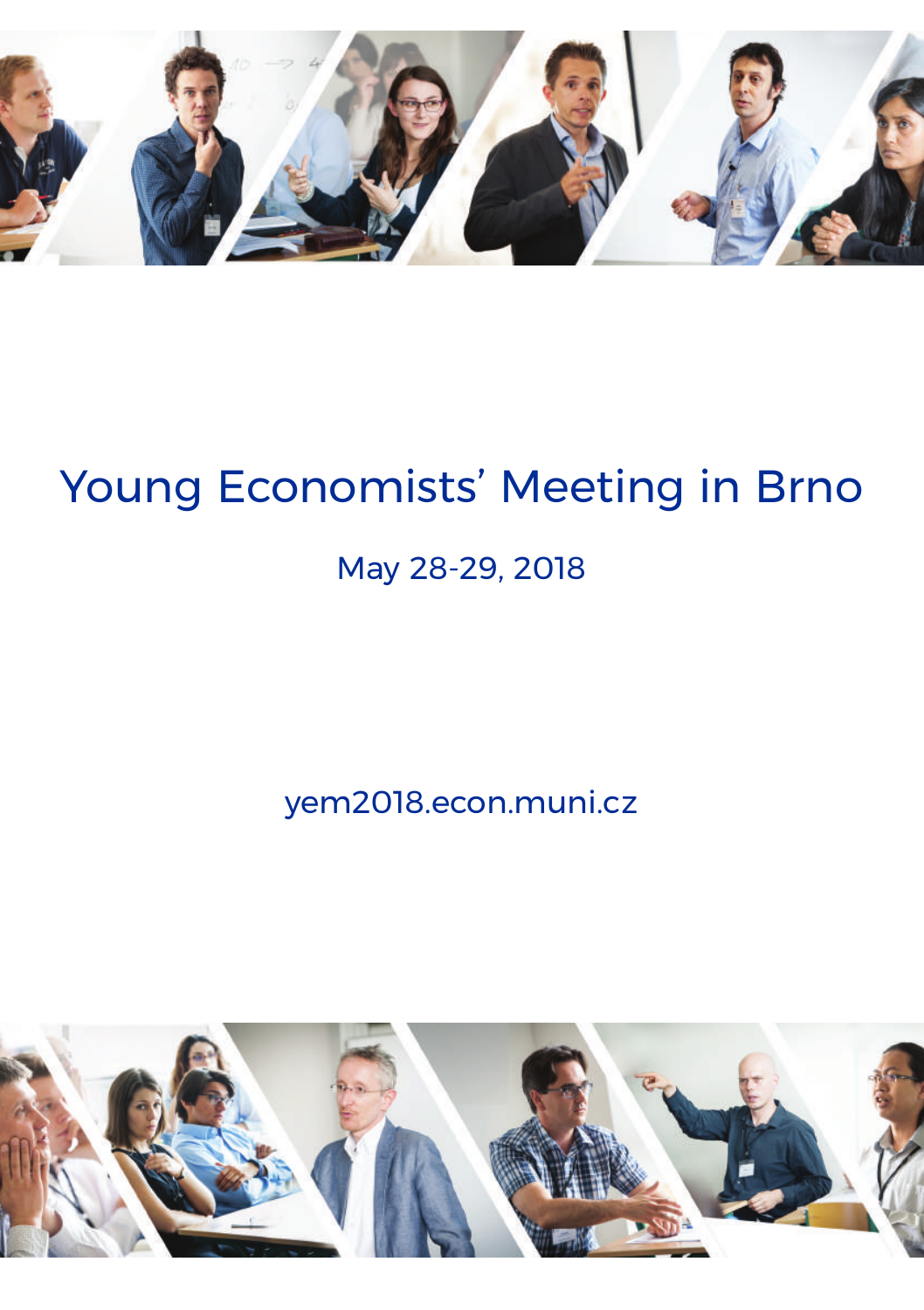# YEM 2018 Organizers

**Martin Guzi** Department of Public Economics

**Miloš Fišar** Masaryk University Experimental Economics Laboratory

**Ondřej Krčál** Department of Economics

**Štěpán Mikula** Department of Economics

**Tommaso Reggiani** Masaryk University Experimental Economics Laboratory

**Rostislav Staněk** Department of Economics

Masaryk University Faculty of Economics and Administration Lipová 41a, 602 00 Brno <yem2018.econ.muni.cz> | <yem@econ.muni.cz>

The program is updated with information received by May 22, 2018.

Grant Agency of Masaryk University supports the 4<sup>th</sup> Young Economists' Meeting 2018 (grant no. MUNI/B/0943/2017).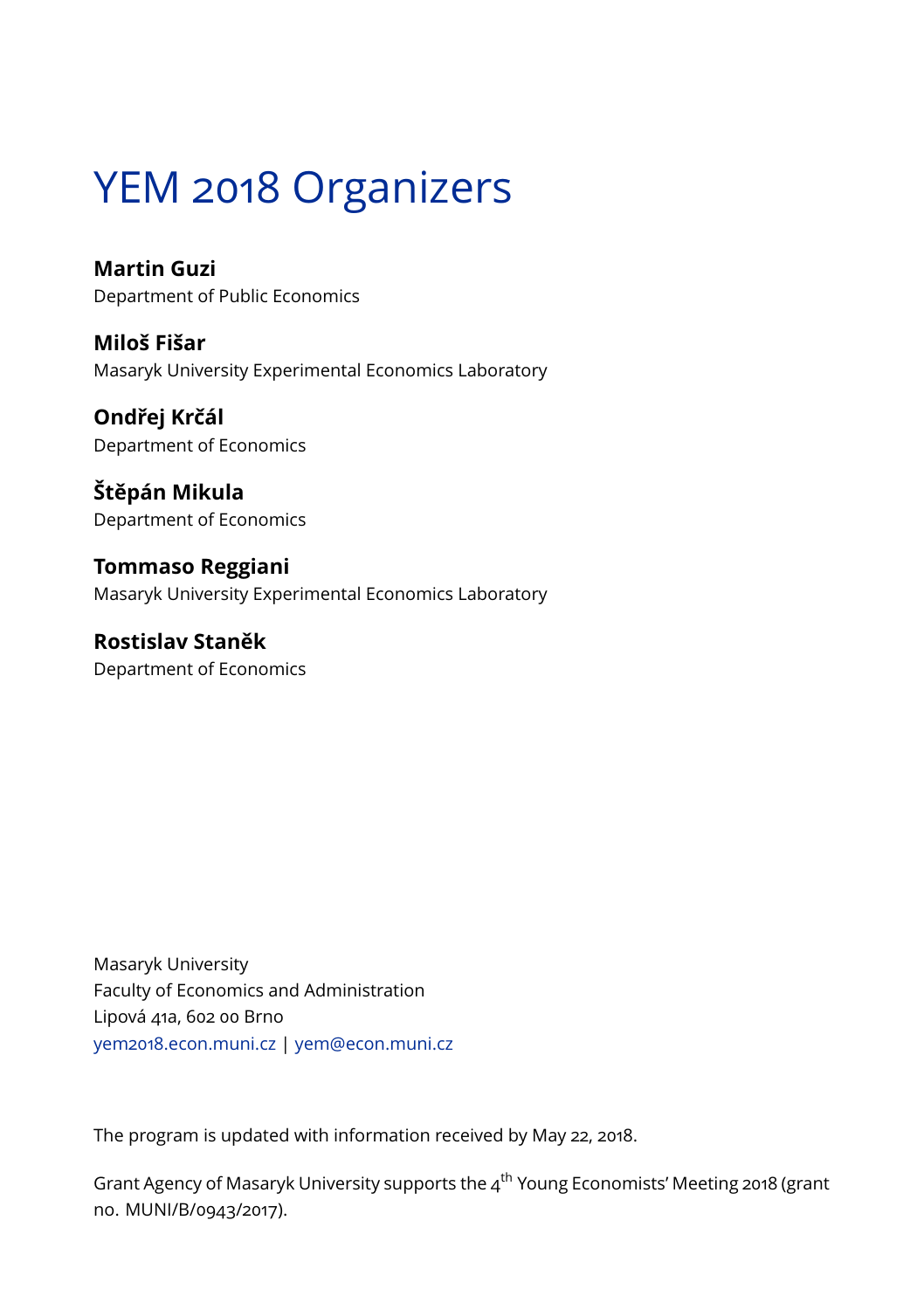# Keynote speakers



**Maroš Servátka** is a Professor of Economics at the Macquarie Graduate School of Management, which is Australia's leading graduate business school. He is the Founding Director of the MGSM Vernon L. Smith Experimental Economics Laboratory. Maroš specializes in experimental and behavioral economics combining theory with laboratory and field experiments. He currently serves on the editorial board of Journal of Behavioral and Experimental Economics.

**www:** <sites.google.com/site/marosservatka/>



**Mathias Czaika** is a Professor in Migration and Globalisation at Danube University Krems in Austria. Mathias was formerly Director of International Migration Institute (IMI) at the University of Oxford in the UK. Mathias is interested in the political economy of migration and the role of migration policies in shaping international migration flows.

**www:** [www.donau-uni.ac.at/mig](www.donau-uni.ac.at/mig )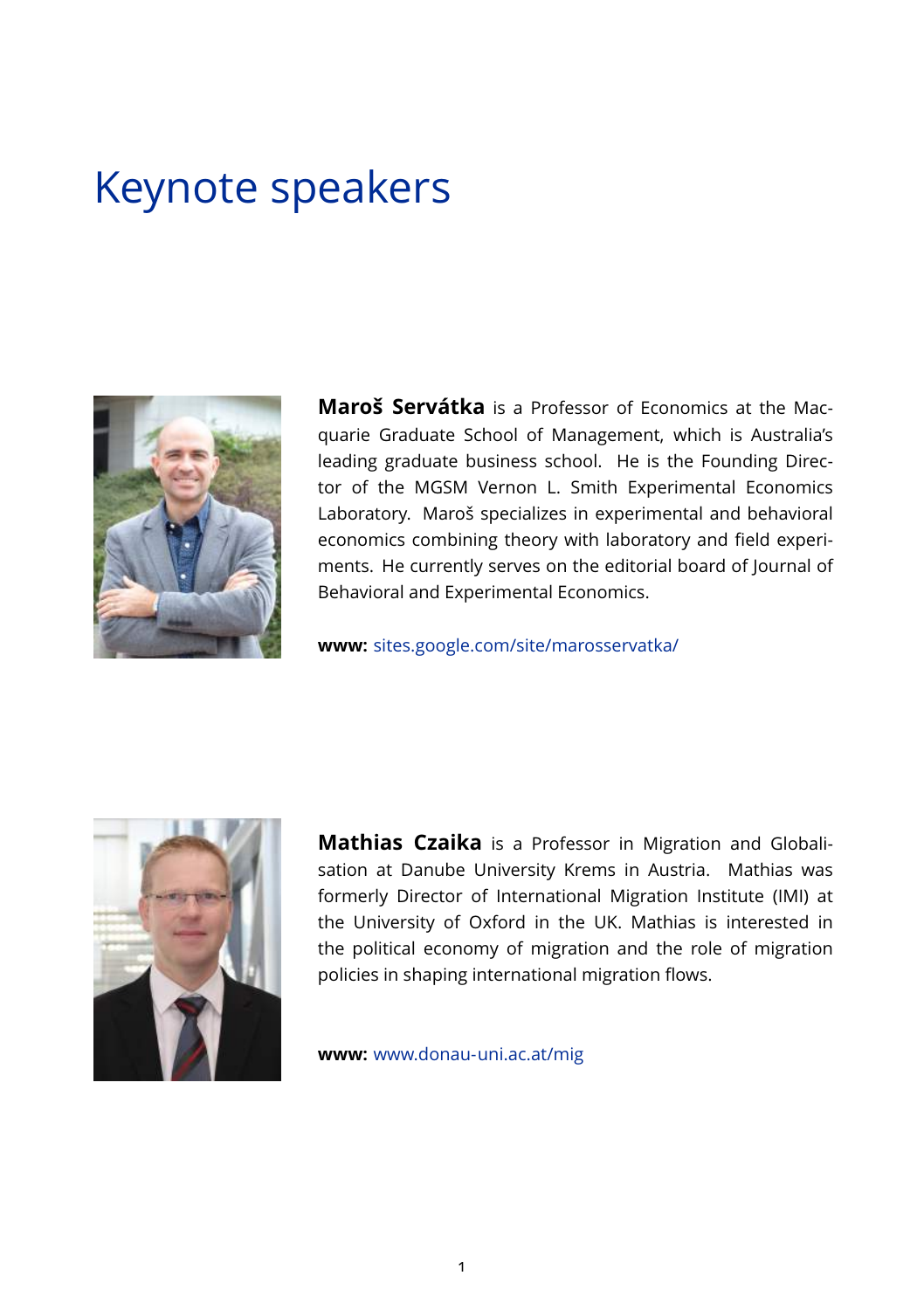# Welcome to Brno

*"Among Czechs, Moravia's capital has a dull rep: a likeable enough place where not much actually happens. That 'nothing to do here' feel was cemented in the early 2000s by the hit local film Boredom in Brno (Nuda v Brně), and, sadly, not many people have gone back to reappraise their opinions. The reality, however, is very different. Tens of thousands of students who attend university here ensure a lively cafe and club scene that easily rivals Prague's. The museums are great too. And if you add in some excellent microbreweries and at least two of the country's best restaurants, there's plenty to reward more than a transit stop."* Lonely Planet



Statue of Jošt of Moravia | picture by David Plotzki

You won't regret spending an extra day or two in Brno. The city offers many great things to see and do, yet it is not spoiled by tourism and commerce. In 2016 Brno was listed among the top 10 of the best alternative city breaks in Europe by The Guardian and in the list of 52 Places to Go by The New York Times. Brno is internationally recognized for its modernist architecture and Stiassni villa, a magnificent functionalist villa with a three-hectare garden, is located 500m from the Faculty.

To get to know the city and learn what to do, visit [www.gotobrno.cz.](www.gotobrno.cz)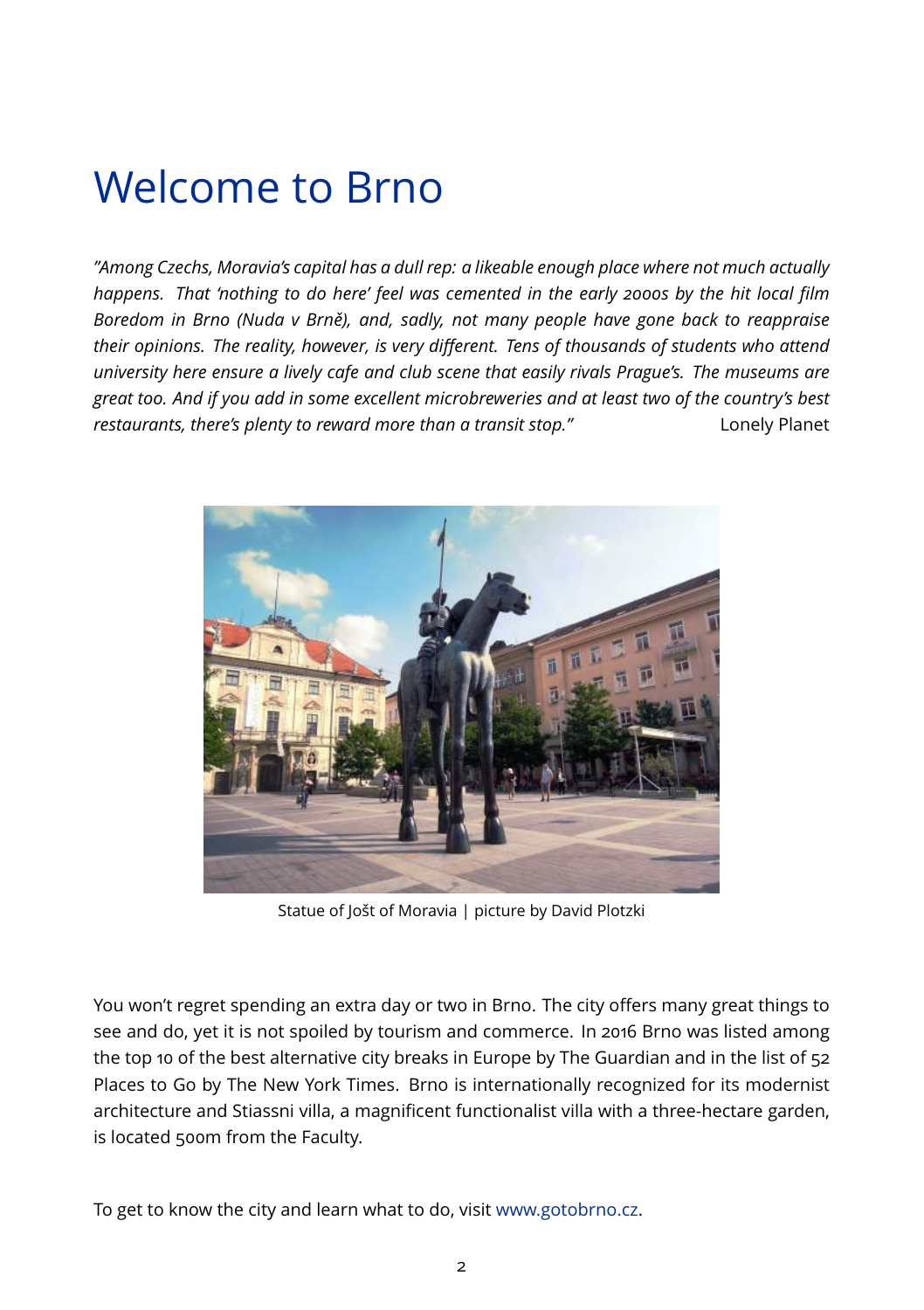# Conference Schedule

## **Monday May 28**

Venue: Kabaret Špaček, Kopečná 46, Brno

| 16:30 - 17:00 | Registration                                    |
|---------------|-------------------------------------------------|
| 17:00 - 18:15 | Keynote lecture by Maroš Servátka               |
|               | A Behavioral Approach to the Theory of the Firm |
| 18:00 - 22:30 | Dinner                                          |

## **Tuesday May 29**

Venue: Faculty of Economics and Administration, Lipová 41a, Brno

| from 8:00       | Registration                                   |           |
|-----------------|------------------------------------------------|-----------|
| $8:30 - 9:30$   | <b>Behavioral and Experimental Economics 1</b> | Room P102 |
|                 | Labor Economics 1                              | Room P106 |
| $9:30 - 10:00$  | Coffee break                                   |           |
| $10:00 - 11:00$ | Behavioral and Experimental Economics 2        | Room P102 |
|                 | Labor Economics 2                              | Room P106 |
| $11:00 - 11:20$ | Coffee break                                   |           |
| $11:20 - 12:20$ | Behavioral and Experimental Economics 3        | Room P102 |
|                 | Labor Economics 3                              | Room P106 |
| $12:20 - 13:15$ | Lunch                                          |           |
| $13:15 - 14:30$ | Keynote lecture by Mathias Czaika              | Room P106 |
|                 | Migration Policy Effects and Effectiveness     |           |
| $14:30 - 15:30$ | Behavioral and Experimental Economics 4        | Room P102 |
|                 | Labor Economics 4                              | Room P106 |
| $15:30 - 16:00$ | Coffee break                                   |           |
| $16:00 - 17:00$ | Behavioral and Experimental Economics 5        | Room P102 |
|                 | Labor Economics 5                              | Room P106 |
|                 |                                                |           |

Venue: Restaurant Mitrowski, Veletržní 716/13, Brno

19:00 – 22:30 Goodbye dinner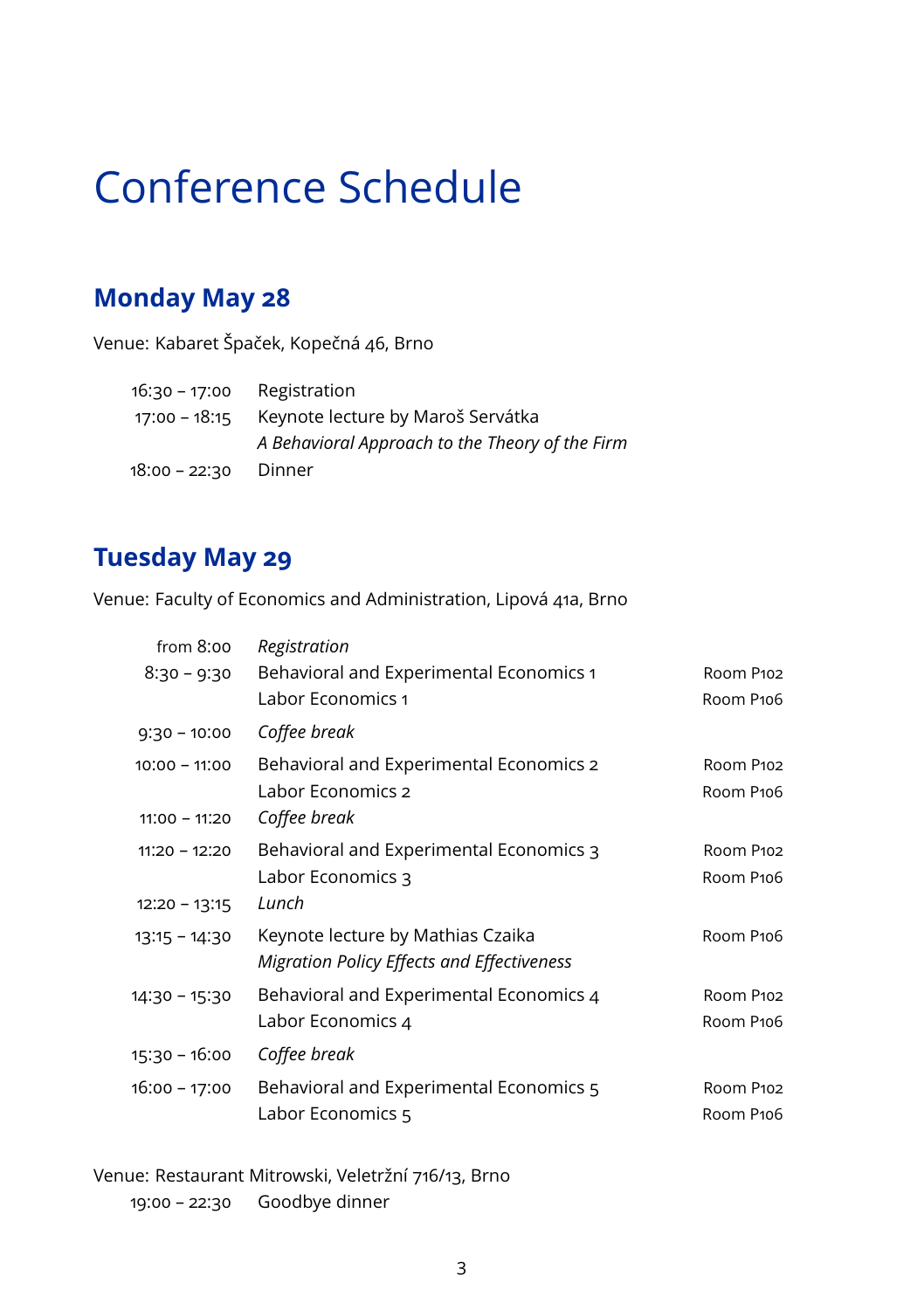## **Behavioral and Experimental Economics 1** 8:30-9:30 Room P102

| The Effects of Self-Serving Altruistic Dishonesty on Trust: |
|-------------------------------------------------------------|
|                                                             |
| Land We: Spillovers Between Individual and Social Tasks     |
|                                                             |

### **Behavioral and Experimental Economics 2** 10:00-11:00 Room P102

| libuti Daviti          | Discrimination across Several Stages of Employment:    |
|------------------------|--------------------------------------------------------|
|                        | Evidence from a Lab Experiment                         |
| Sheth Jesal D.         | The Persistent Nature of Naivety About Hidden          |
|                        | Information: An Experimental Investigation             |
| Michal Ďuriník         | Group Identity, Internal Promotion and External Hiring |
| Diya Elizabeth Abraham | The influence of compassion on decisions involving     |
|                        | intertemporal choice                                   |

### **Behavioral and Experimental Economics 3** 11:20-12:20 Room P102

Dagmara Celik Katreniak Dark Side of Incentives: Evidence From a Randomized Control Trial in Uganda Václav Korbel Delinquent Identity and Ingroup favoritism in Juvenile Detention Centers Chiara Pastore Obesity and Economic Preferences: Evidence from a Medically at Risk Population Lenka Fiala Academic Debate: Improving Student Performance One Speech at a Time

### **Behavioral and Experimental Economics 4** 14:30-15:30 Room P102

|                | Duncan James Varieties of Risk Elicitation                        |
|----------------|-------------------------------------------------------------------|
| Bára Karlínová | Hypothetical Biases in the Value of Waiting Time                  |
| Jeevant Rampal | Opponent's Foresight and Optimal Choices                          |
|                | Matěj Lorko Historical Information and Project Duration Estimates |

## **Behavioral and Experimental Economics 5** 16:00-17:00 Room P102

| Elisabetta Leni      | Guilt Aversion and Trust: An Analysis of Heterogeneous    |
|----------------------|-----------------------------------------------------------|
|                      | Factors                                                   |
| Aidas Masiliunas     | Learning in Contests with Payoff Risk and Foregone Payoff |
|                      | Information                                               |
| Marianne Stephanides | Helping and Communication: An Experimental Study          |
| Miloš Fišar          | The Trade-Off Between Wages and Corruption in a Bribery   |
|                      | Experiment                                                |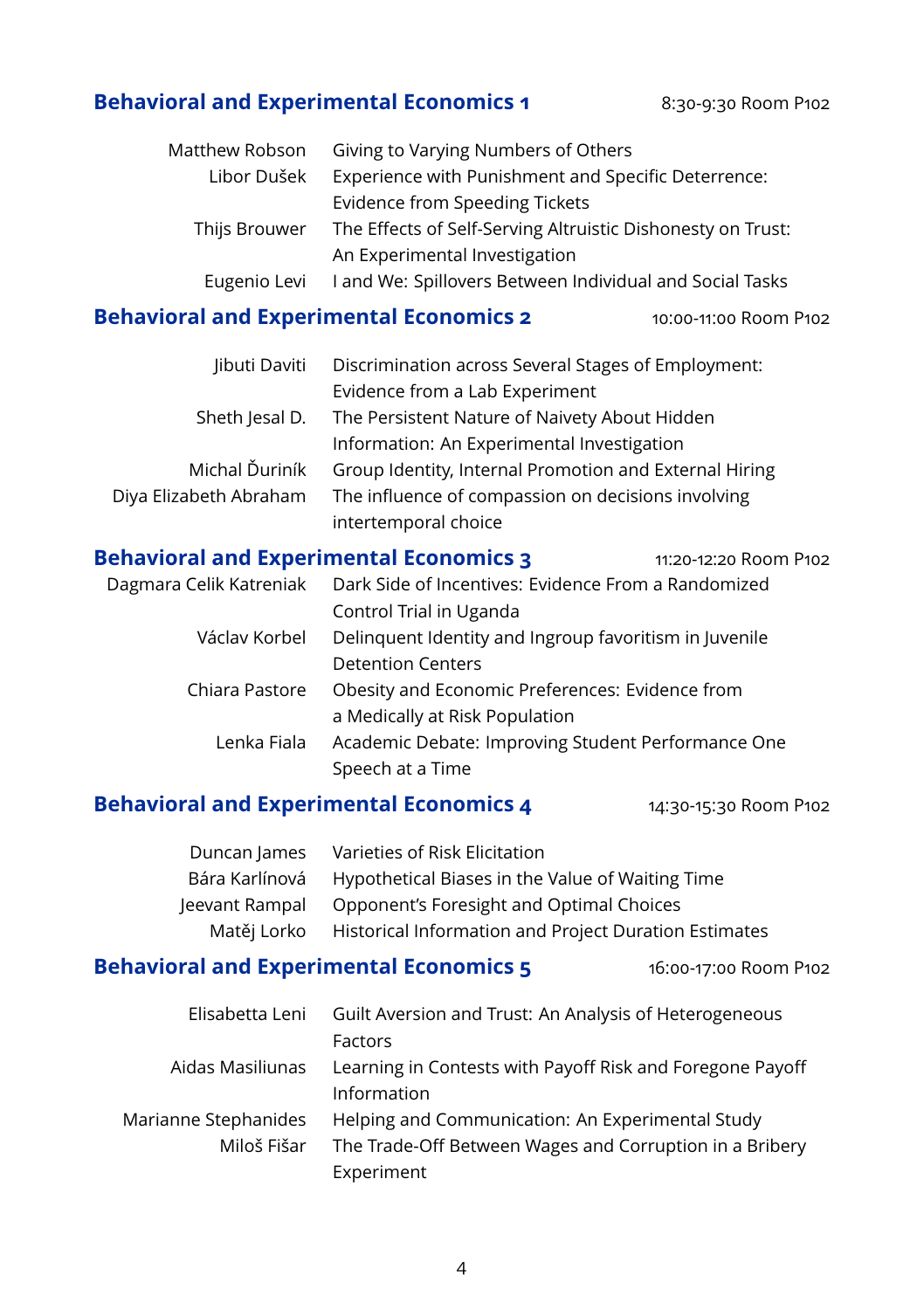**Labor Economics 1** 8:30-10:30 Room P106

| Paola Bertoli            | Pregnancy and Birth in Hard Times: When Your Network<br>Can Keep You Up or Drag You Down |
|--------------------------|------------------------------------------------------------------------------------------|
| Klára Kalíšková          | Does Longer Maternal Childcare Improve Children's Future                                 |
|                          | Outcomes? The Impact of a Four-year Paid Parental Leave                                  |
| Marcela Veselková        | Computers in Slovak Schools: Impact on Student                                           |
|                          | Performance                                                                              |
| <b>Labor Economics 2</b> | 10:00-11:00 Room P106                                                                    |
| Aisha Baisalova          | Impact of Economic and Political Freedom on Self-Selection<br>in International Migration |
| Jan Šulák                | Perception of Environment Quality and Brain Drain                                        |
| Martin Guzi              | Long-Term Effects of Social Capital Destruction on                                       |
|                          | <b>Residential Migration</b>                                                             |
| <b>Labor Economics 3</b> | 11:20-12:20 Room P106                                                                    |
| Niclas Berggren          | Roots of Tolerance: What Explains A Western Value                                        |
|                          | Orientation Among Children of Immigrants?                                                |
| David Schindler          | Shocking Racial Attitudes: Black G.I.s in Europe                                         |
|                          |                                                                                          |
| <b>Labor Economics 4</b> | 14:30-15:30 Room P106                                                                    |
| Dominika Rečková         | What Drives Happiness of Employees?                                                      |
| Lucas van der Velde      | Within Occupation Wage Dispersion and the Task Content<br>of Jobs                        |
| Anna Katharina Pikos     | The More You Do, The Worse You Feel - The Causal Effect of                               |
|                          | Multitasking on Work-Related Mental Health                                               |
| <b>Labor Economics 5</b> | 16:00-17:00 Room P106                                                                    |
| Bohdana Kurylo           | Cream Skimming and Location Choice: Evidence from PhD<br>Graduates                       |
| Štěpán Mikula            | Does homeownership hinder labor market activity?                                         |
|                          | Evidence from housing privatization in Brno                                              |
| Radek Janhuba            | Criminals on the Field: A Study of College Football                                      |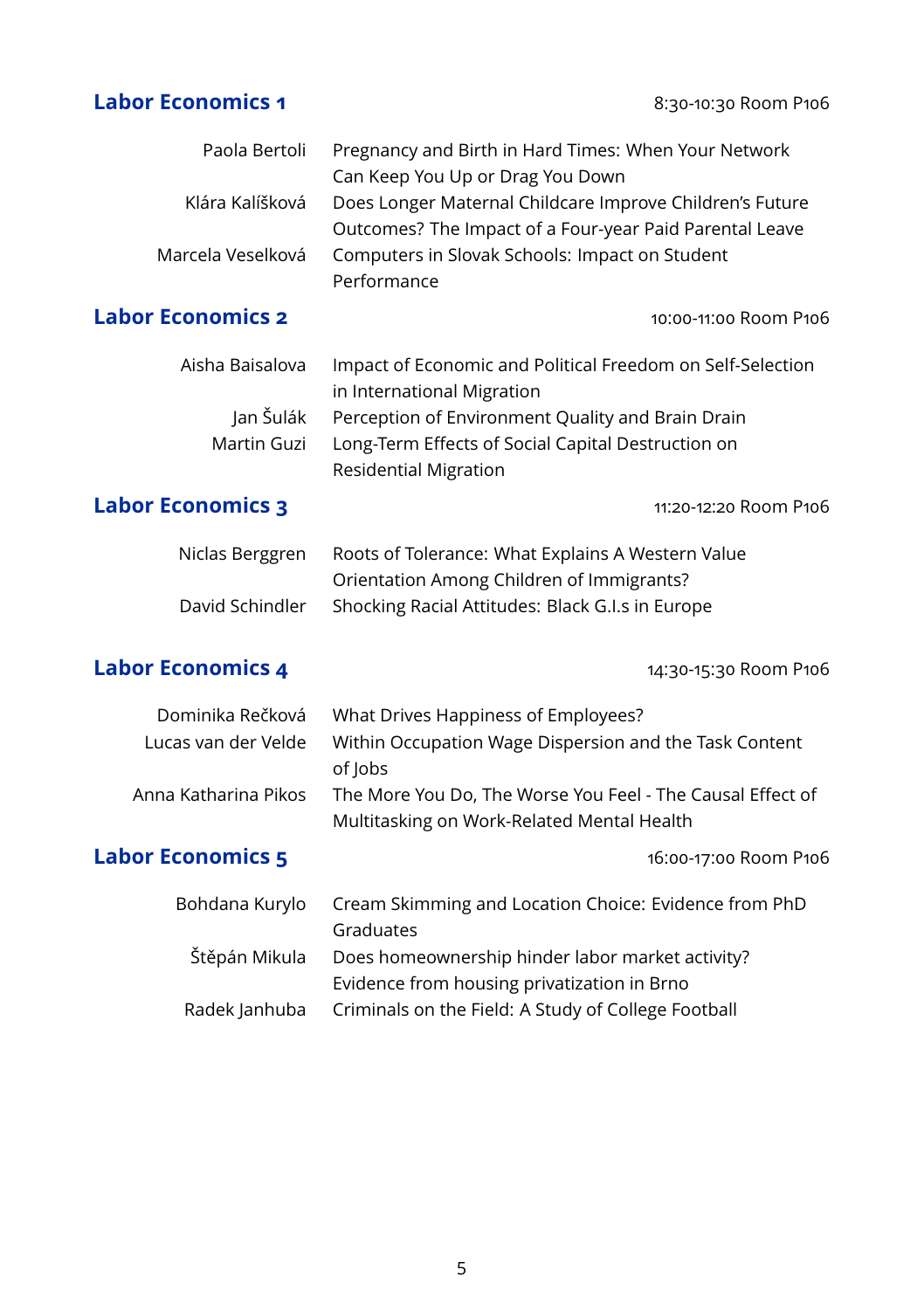# General Information

## **Guidance for Presenters and Session Chairs**

Conference features five sessions in two panels. We suggest speakers in Behavioral and Experimental Economics panel to prepare a 15-minute presentation. Sessions in Labor Economics panel are built around 20-minute presentations including discussion. Please upload your slides in ppt or pdf on the computer before the session. Each room is equipped with a computer, projector, and whiteboard. Papers are presented in the order listed in the program. The last presenter will chair the session and keep speakers to time.

## **Best Paper Award**

The winning paper will be announced before the keynote lecture on Tuesday.  $\triangleq$  next to abstract indicates papers nominated for the Award.

## **Coffee Breaks and Lunch**

The coffee breaks are held in the atrium between rooms P102 and P106. Ring of the bell will announce the start of the session.

### **WiFi**

Wireless Internet is available through *eduroam* network. If you require access information contact the registration desk.

## **Getting around**

Brno provides a great public transport system that runs 24/7 - buses, trams, and trolleybuses during the day, night buses after 11 pm. The conference venue (Faculty) is 10 minutes by a tram no. 1 direction Ečerova from the train station to the stop Lipová. The fare is 20 Kč (about 0.8 Euro) for a 15-minutes ticket, or 25 Kč (about 1 Euro) for a 60-minutes ticket. The tickets can be bought from yellow ticket vending machines at the stop, or at the newspaper agents. SMS ticket might be purchased with a Czech phone number only.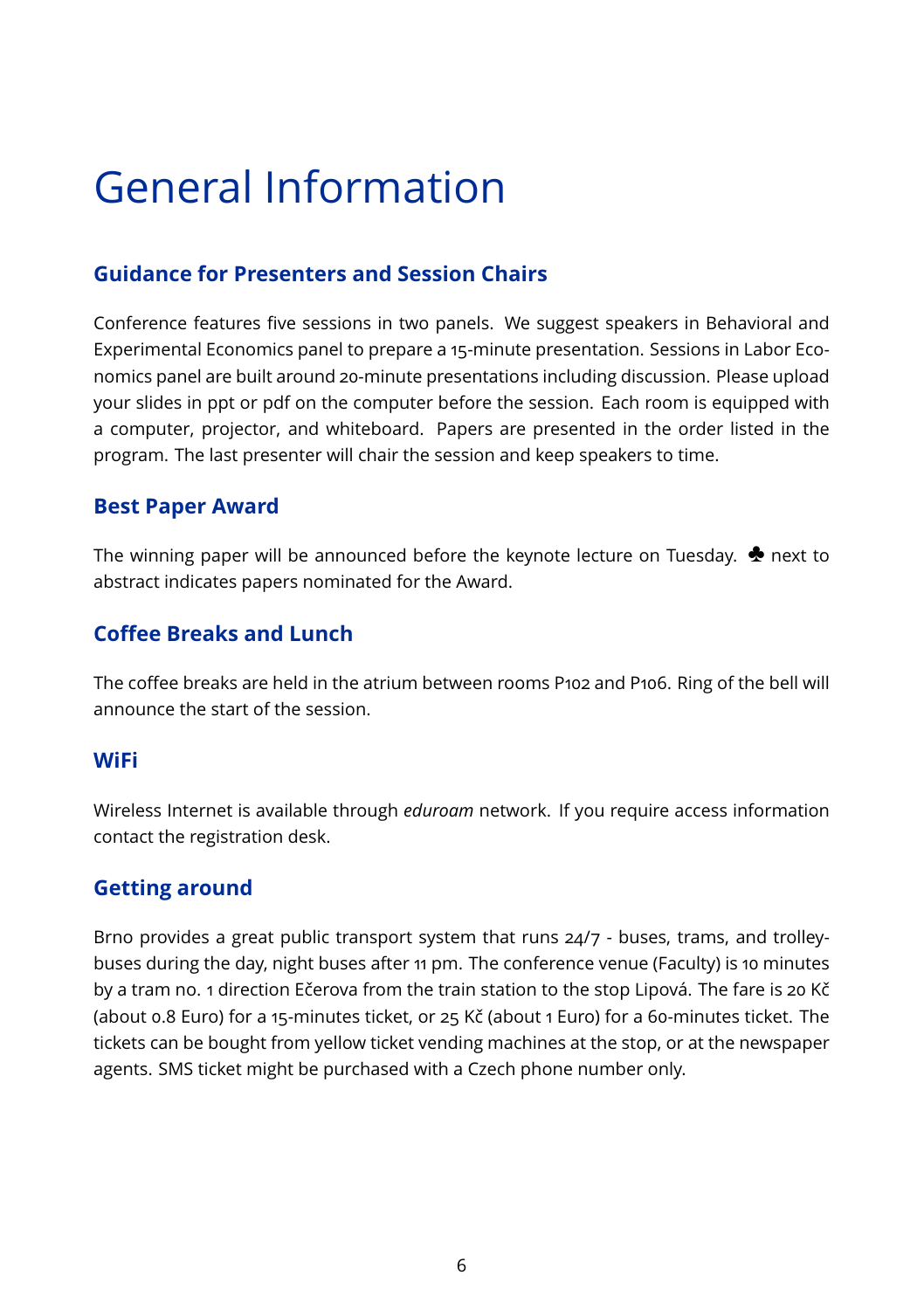# <span id="page-8-0"></span>Behavioral and Experimental Economics Panel

## **Giving to Varying Numbers of Others Bigger** 8:30

P102 ♣

**Matthew Robson** and John Bone

University of York

Within a modified N person dictator game, we test the extent to which giving behaviour changes as the number of recipients varies. Using a within-subject design, in an incentivised laboratory experiment, individual-level preference parameters are estimated within five alternative utility functions. Both goodness-of-fit and predictive accuracy of each model are analysed, with the 'best' model identified for each individual. The Dirichlet distribution is proposed as a random behavioural model to rationalise noise; with parameters accounting for differential error arising from the complexity of decision problems. Results show that, on average, participants are willing to give more total payoffs to others as the number of players increase, but not maintain average payoffs to others. Extensive heterogeneity is found in individual preferences, with no model 'best' fitting all individuals.

## **Experience with Punishment and Specific Deterrence: Evidence from Speeding Tickets** 8:30

P102

Libor Dušek<sup>1</sup> and Christian Traxler<sup>2</sup>

<sup>1</sup>University of Economics in Prague; <sup>2</sup>Hertie School of Governance

This paper analyzes how subjective experiences of being punished affect subsequent offending behavior. The context of our study is the enforcement of speed limits through radars and speeding tickets. Using unique data that cover anonymized individual driving and ticketing histories of more than 170,000 car owners over 15 months, we evaluate drivers' responses to receiving a speeding ticket. We exploit two strategies to identify causal effects: (1) A regression discontinuity design, which builds on an arbitrary speed level threshold that is used to decide which speed limit violations actually trigger a ticket; (2) An event analysis of high-frequency driving behavior before and after receiving a ticket. Both analyses provide evidence on a strong and persistent specific deterrence effect from receiving a ticket. Drivers reduce their speed immediately after they receive the ticket and the reduction is sustained over several months.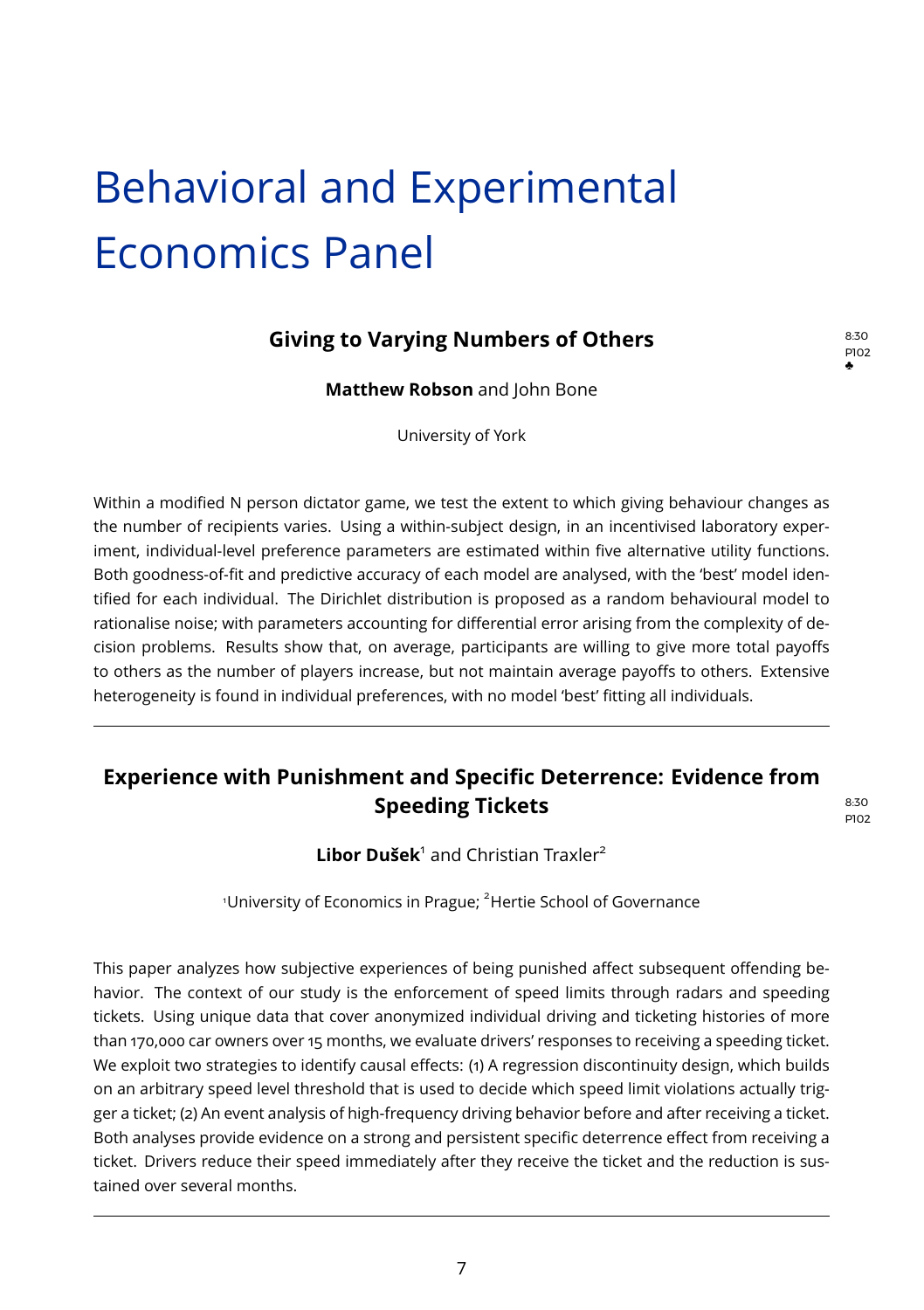## <span id="page-9-0"></span>**The Effects of Self-Serving Altruistic Dishonesty on Trust: An** 8:30 **Experimental Investigation**

#### **Thijs Brouwer**

Tilburg University

This paper examines how dishonest behavior that is beneficial to a passive other affects the passive beneficiary's trust towards the decision maker. Such acts arguably impose a moral dilemma on the passive beneficiary: she could either appreciate the beneficial aspect of the act and become more trusting as a result; or she could object to the dishonest nature of it and become less trusting of the dishonest decision-maker. Which of these two forces prevails forms the main question of this study. In my experimental design, three players - two informed, one uninformed - engage in a two-stage game, with an opportunity for one of the informed players to behave dishonestly towards the uninformed player to the benefit of both informed players. Informed players subsequently engage in an economic game - the so-called Moonlighting Game - in which trust plays an important role. This design allows me to measure the degree of trusting and trustworthiness among beneficiaries. I find that following both dishonest and honest behavior, trust of the informed player towards the decisionmaker is decreased, as compared to a neutral situation in which no moral dilemma was imposed on the informed players. Restricting the sample to subjects that exhibit at least a minimal degree of internal consistency in the Moonlighting Game shows that, if anything, honest behavior decreases trust among the passive beneficiary, compared to both dishonest behavior and the neutral case. With this study, I am the first to document that being faced with a moral dilemma per se, irrespective of actual behavior, can erode trust between players.

#### P102 ♣

### **I and We: Spillovers Between Individual and Social Tasks** 8:30

Shaun Hargreaves Heap<sup>1</sup>, **Eugenio Levi**<sup>2</sup>, Abhijit Ramalingam<sup>3</sup> and Chris Starmer<sup>4</sup>

 $^{\rm 1}$ King's College London:  $^{\rm 2}$ Sapienza University of Rome:  $^{\rm 3}$ University of East Anglia: <sup>4</sup>University of Nottingham

People in any organization will typically engage in a mixture of individual tasks and joint ones requiring cooperation with others. The question addressed by this paper with an experiment is whether there are behavioral spillovers between such 'I' and 'we' activities. The major aggregate spillover we find is that effort and performance improve in the ('I') real effort task when it is preceded by the ('we') public goods game. This is because the selfish in the public goods game improve their performance in the real effort task. This aggregate spillover effect disappears when there is a group identity policy nudge in the public goods game. Three important lessons follow. First, the evidence of behavioral spillovers between these two types of task cautions against applying insights gained from studying one type of interaction or decision problem in isolation to a context where subjects engage in variety of such activities. Second, policy 'nudges' can have effects beyond their targeted domains. Finally, the aggregate spillovers can only be understood through disaggregation because individuals respond

P102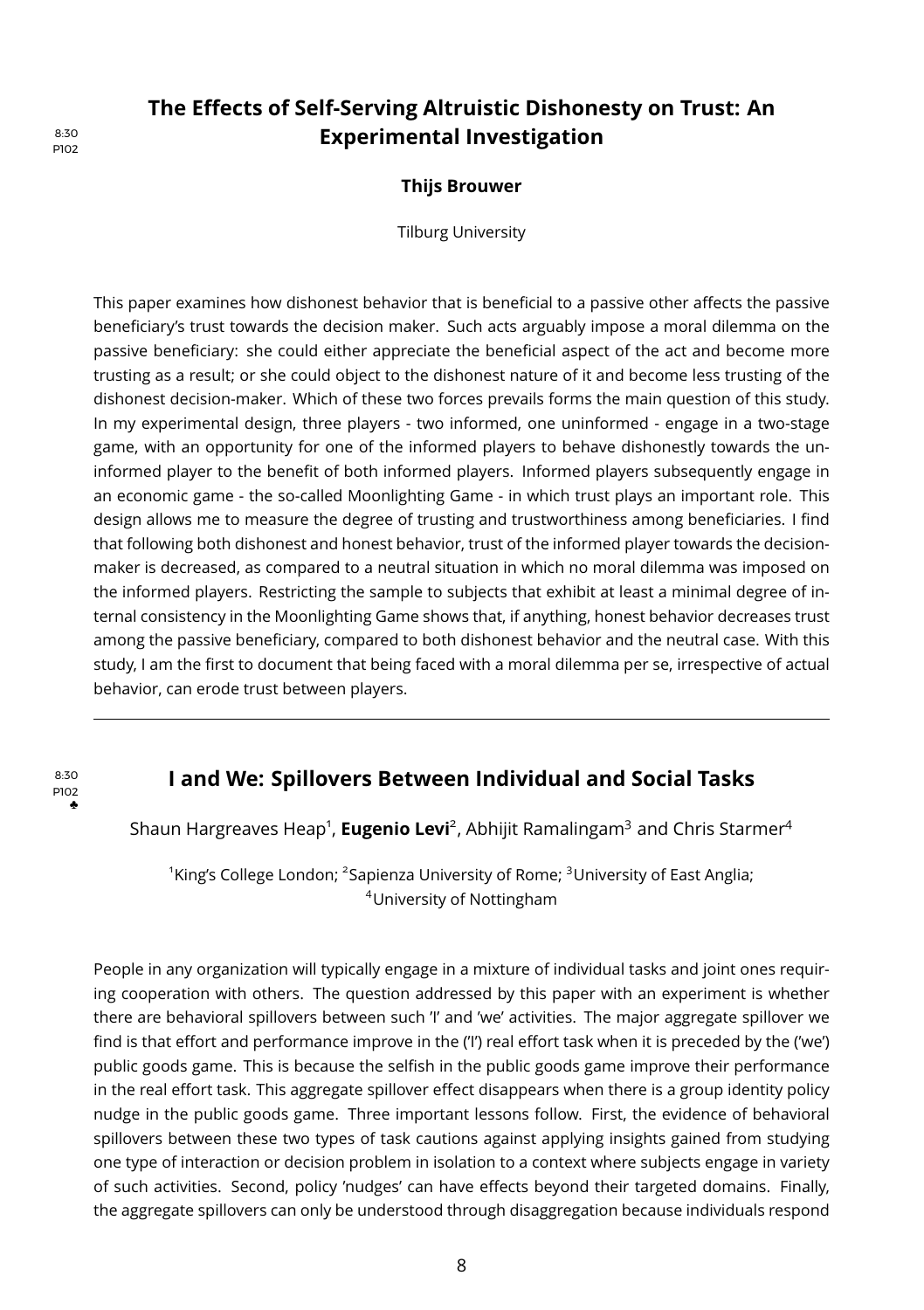<span id="page-10-0"></span>differently to the various 'I' and 'we' primes in this experiment.

### **Discrimination across Several Stages of Employment: Evidence from a Lab Experiment** 10:00

P102 ♣

**Daviti Jibuti**<sup>1</sup> and Weiwen Leung<sup>2</sup>

<sup>1</sup>CERGE-EI; <sup>2</sup>University of Minnesota

This study aims to examine gender discrimination in the labor market at multiple phases of the employment process. In the existing literature, discrimination is usually measured along a single dimension, such as hiring, wage setting, or pricing of a particular good. However, discrimination may occur at multiple stages of the process. Thus, focusing only on a single stage may produce incorrect estimates of the extent of discrimination. For example, Dickinson and Oaxaca (2014) find that workers with high productivity variance are statistically discriminated against in terms of wages they get, however, they are more likely to be employed. To tackle this issue, we are going to run a lab experiment with several stages, where subjects who take on the role of employers make hiring, wage setting, and ranking decisions, and we estimate the extent of discrimination at each stage. Furthermore, while most of the literature observes crude outcome variable (dummy variable for hiring), we observe more continuous variables such as ranking which is more informative than a dummy variable (Bertrand and Duflo, 2017).

## **The persistent nature of naivety about hidden information: An experimental investigation** 10:00

P102 ♣

#### **Jesal D. Sheth**

University of Nottingham

The unravelling prediction of the disclosure theory relies on the idea that market forces lead firms (information senders) to voluntarily disclose information about the quality of their products provided the information disclosed is verifiable and the costs of disclosure are negligible. This theoretical prediction requires that consumers (information receivers) hold correct beliefs and, in equilibrium, treat all non-disclosed information with extreme scepticism. Previous research finds that receivers are insufficiently sceptical, or in other words, are naïve, about non-disclosed information, which leads to the failure of the unravelling prediction. This paper examines whether strategic naivety persists when realistic elements are introduced in the experimental setting - like consulting with another receiver, and introducing a restaurant food hygiene rating context. The main finding of this paper is that receivers who consult and those who are not given the opportunity to consult do not form significantly different inferences about non-disclosed information, and naivety in beliefs persists despite consultation. In addition, the extent of naivety in 'context-free' and 'in-context' experiments is not significantly different, and introducing a context does not lead to different beliefs compared to abstract,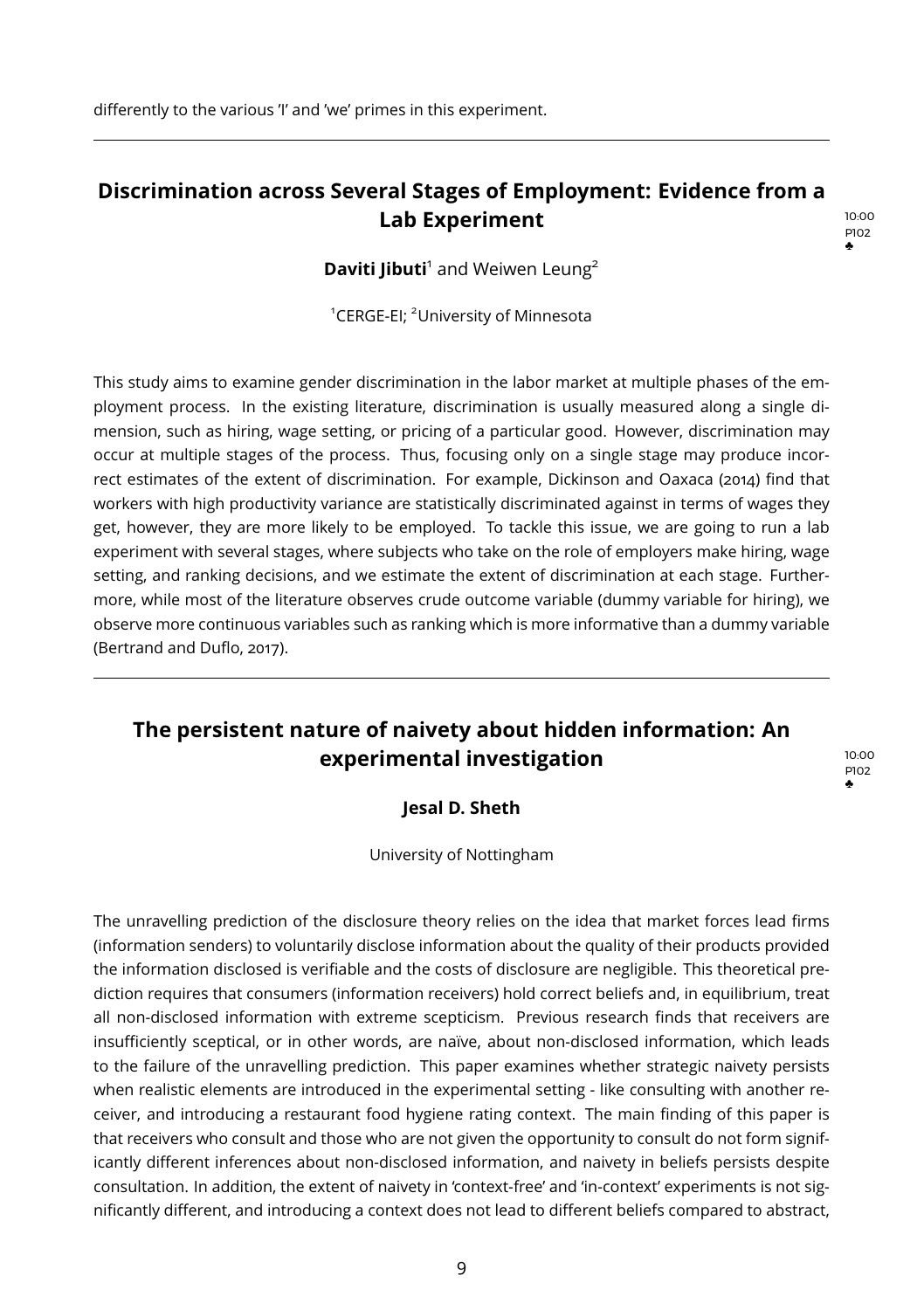<span id="page-11-0"></span>context-free experiments. In general, the paper finds that strategic naivety is a persistent and robust phenomenon, and neither consultation nor context reduce it.

## **IO:00 Group Identity, Internal Promotion and External Hiring**

**Michal Ďuriník<sup>1,2</sup>**, Maroš Šervátka<sup>1</sup> and Lyla Zhang<sup>1</sup>

 $1$ Macquarie Graduate School of Management:  $2$ Masaryk University

When filling a vacant position, firms might have a choice between an internal and external candidate. Internal candidates often have an advantage over the external ones: the firm knows them better and they may possess firm-specific skills. Who, however, works harder if promoted? Is it the internal candidate, as he shares the group (firm) identity with the employer and is thus more likely to reciprocate? Or is it the external candidate, perhaps surprised by the decision and thankful for the displayed trust? We employ a two-stage laboratory experiment to investigate our conjectures. In Stage 1, the firm chooses either an internal or an external candidate to be assigned to a high-salary job. The other candidate is assigned to a, low-salary job. In Stage 2 both the promoted and non-promoted candidate exert effort that is costly to them but benefits the employer. In line with previous literature, the workers choose to provide more effort in high-salary jobs than in low-salary jobs. This finding holds for both internal and external candidates. Surprisingly, external candidates assigned to the high-salary job chose to provide more effort than internal candidates assigned to high-salary job.

## **The influence of compassion on decisions involving intertemporal choice** 10:00

**Diva Elizabeth Abraham**<sup>1</sup> and Martin Machav<sup>2</sup>

<sup>1</sup>Masaryk University; <sup>2</sup>Mendel University

Theory predicts that compassion, as a distinct prosocial affective state, can be used as a tool to reduce the level of economic impatience, just as gratitude, a similar prosocial emotion was shown to do previously. This paper experimentally examines the effects of compassion on intertemporal choice, using sadness as a comparison condition. Our findings confirm the previously documented ability of sadness to increase the level of impatience but do not find any significant effect of the induced compassion on impatience. Subsequent analysis suggests that the reasons for the latter could be that (1) in the current induction, it was not pure compassion but instead a blend of both compassion and sadness that was generated and (2) in specific cases, typically involving the suffering of a family member or close friend and / or a perceived inability to reduce the suffering witnessed, compassion devolves into empathic distress which is correlated with increased impatience. The implications of these preliminary findings are discussed along with future directions for research seeking to better understand the effects of 'pure compassion' on behavior.

P102

P102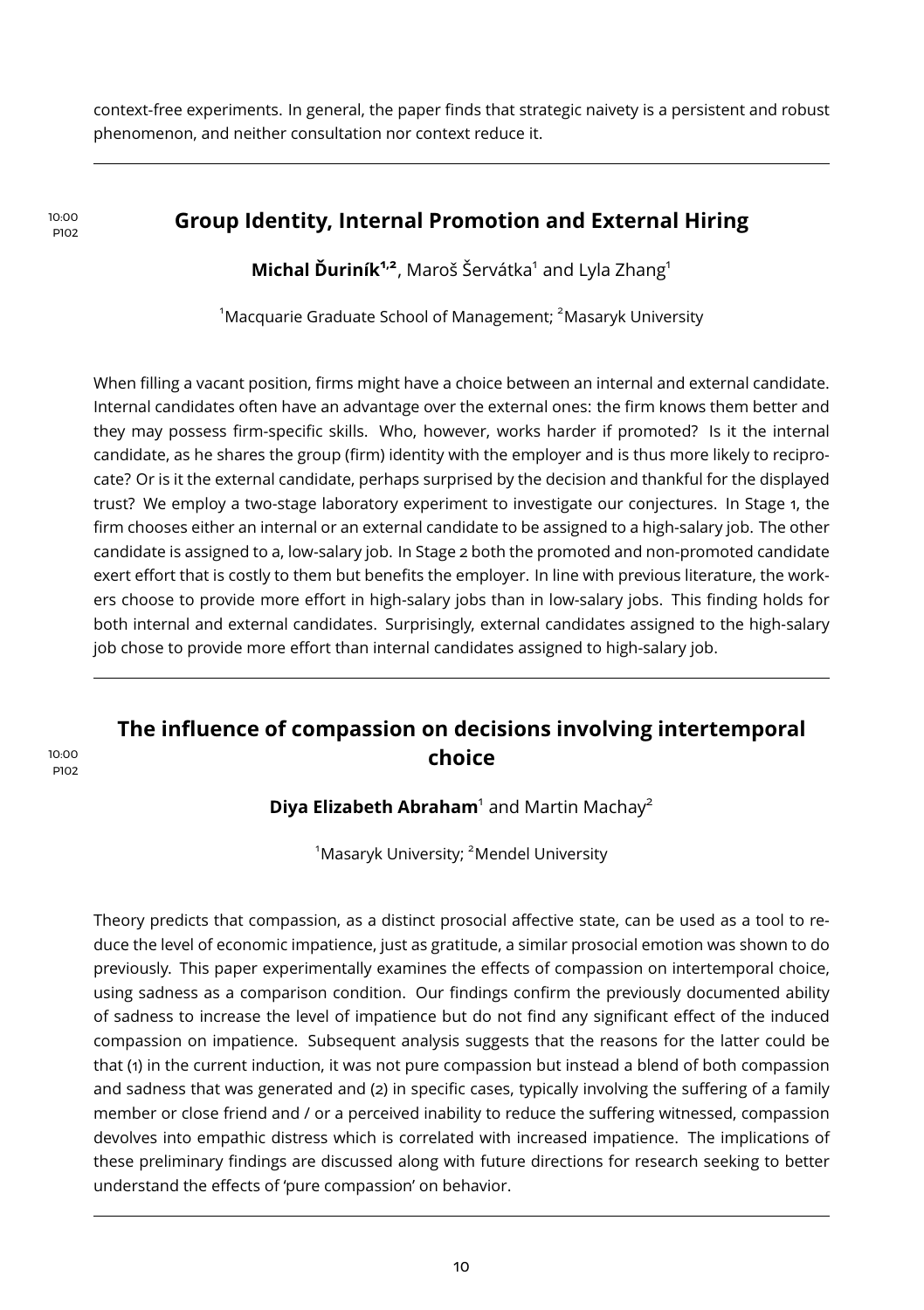## <span id="page-12-0"></span>**Dark Side of Incentives: Evidence From a Randomized Control Trial in Uganda** 11:20

#### **Dagmara Celik Katreniak**

National Research University Higher School of Economics and CERGE-EI

Throughout our lives, we are routinely offered different incentives as a way to motivate us. Many researchers have studied the effects of incentives on people's performance. There can also be important psychological outcomes in terms of stress and happiness. The current paper contributes to the literature by explicitly accounting for this performance versus-well-being tradeoff introduced by incentives. I implement two types of social comparative feedback regimes, within and across-class group comparisons, and two types of incentive regimes, financial and reputation rewards. The results show that rewards can improve performance up to 0.28 standard deviations, but at a cost of higher stress and lower happiness, whereas comparative feedback alone (without rewards) increases performance only mildly, by 0.09 to 0.13 standard deviations, but without impact on student's stress and happiness. More stressed students exert less effort, perform worse and attrite by 29 percent more compared to those who are stressed minimally. The results also help to identify gender-specific responses to incentives. While boys strongly react to rewards, girls do so only if they are also provided with feedback. Final contribution comes from a rich dataset of more than 5000 primary and secondary school students in Uganda, who were repeatedly tested and interviewed over one academic year.

## **Delinquent Identity and Ingroup favoritism in Juvenile Detention Centers** 11:20

P102 ♣

P102 ♣

### Lubomír Cingl<sup>1</sup> and **Václav Korbel**<sup>2</sup>

<sup>1</sup>University of Economics in Prague;  ${}^{2}$ Charles University

Problematic adolescents are typically placed into a confinement in a juvenile detention center to rehabilitate their behavior. However, the evidence shows that their ultimate effect on adolescents is questionable. One potential reason may be that adolescents create a group social identity which leads to outgroup discrimination complicating their reintegration. Furthermore, similarly to prisons, such social identity can be linked to delinquent and antisocial culture and norms. To get the causal link of identity on behavior, we conducted a lab-in-the-field experiment where we primed a randomly chosen half of subjects with the identity of juvenile detention centers and measured its effect on cooperation, altruism and cheating. We find no evidence that the priming manipulation affects experimental outcomes.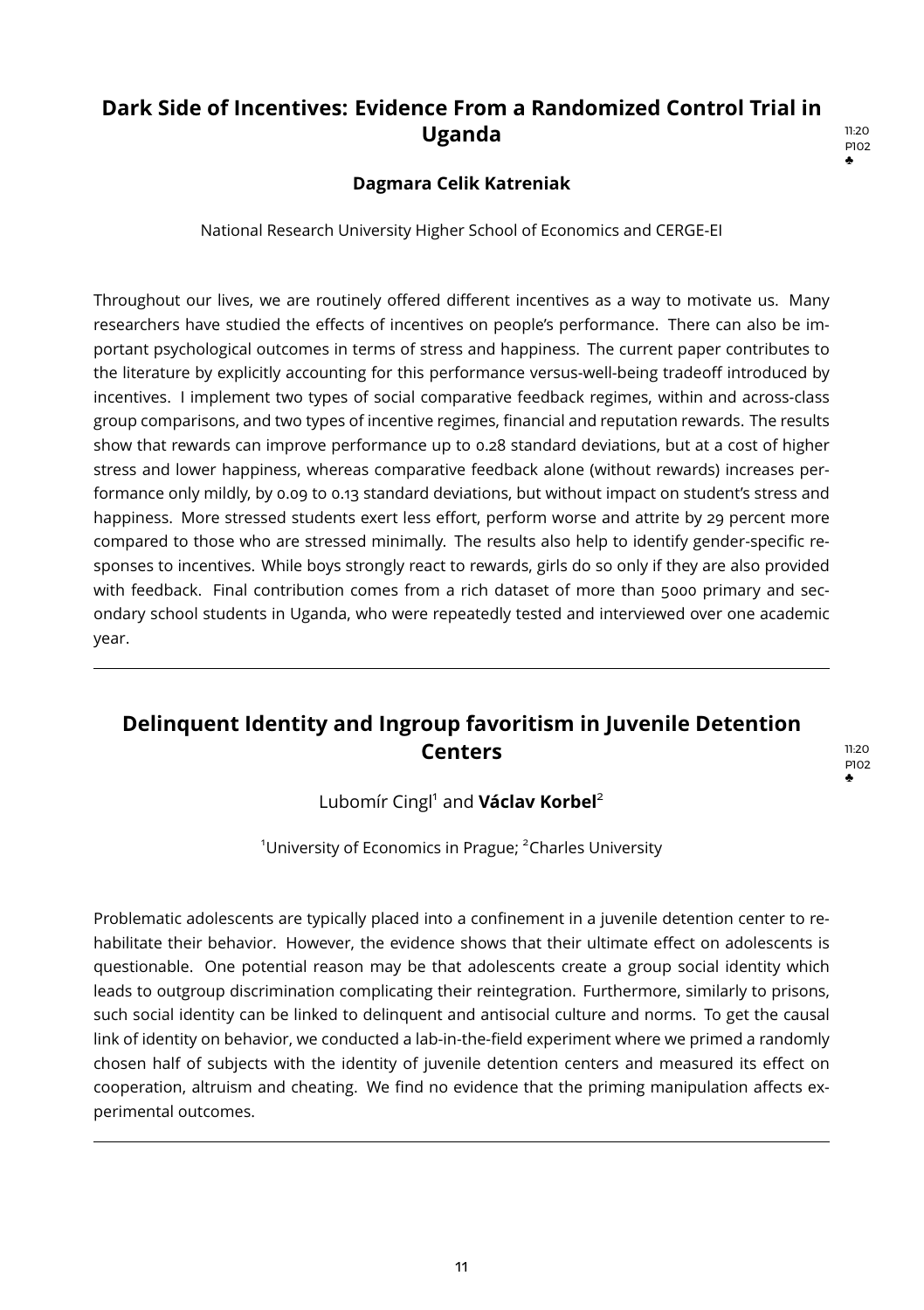## P102 ♣

## <span id="page-13-0"></span>**Obesity and Economic Preferences: Evidence from a Medically at Risk** 11:20 **Population**

Chiara Pastore<sup>1</sup>, Stefanie Schurer<sup>2</sup> and Agnieszka Tymula<sup>2</sup>

<sup>1</sup>University of York: <sup>2</sup>University of Sydney

## **Academic Debate: Improving Student Performance Dre Speech at a Time** 11:20

**Lenka Fiala**

Tilbur University

I study the effects of introducing a compulsory academic debate program into high school curricula on critical thinking. Students participate in a series of workshops by experienced debate coaches, and their teachers are provided with supplementary materials to incorporate debating into regular classes. This program covers basics of argumentation, evaluation of facts and graphs used to support a point, and presenting a coherent policy to address a societal problem. Students are subsequently evaluated on their ability to analyse "fake news" and identify argumentation inconsistencies both on a standardized academic ability test and on a custom-made "fake news" task, as well as on their attitudes and behavior towards others with differing viewpoints. This program is run with support of the Czech Debate Society (ADK) and the SCIO company.

14:30 **Varieties of Risk Elicitation**

Daniel Friedman<sup>1</sup>, Sameh Habib<sup>1</sup>, **Duncan James**<sup>2</sup> and Sean Crockett<sup>3</sup>

<sup>1</sup>University of California; <sup>2</sup>Fordham University; <sup>3</sup>Baruch College

We explore a variety of risk preference elicitation procedures that involve direct choice from a set of lotteries, including budget lines (BL) and binary choice lists (HL). We find statistically significant violations of the expected utility hypothesis (EUH) consistent with disappointment aversion, and also find violations of first order stochastic dominance, but both sorts of violations are mostly small and only slightly impair the predictive power of a parametric implementation of EUH. The estimated coefficient of relative risk aversion, gamma, varies widely across individual subjects (consistent with EUH) and also across elicitation tasks (inconsistent with direct implementation of EUH). An alternative nonparametric measure of risk preferences displays similar patterns. The two risk preference measures are highly correlated with each other for each elicitation task. Each separate measure varies widely

P102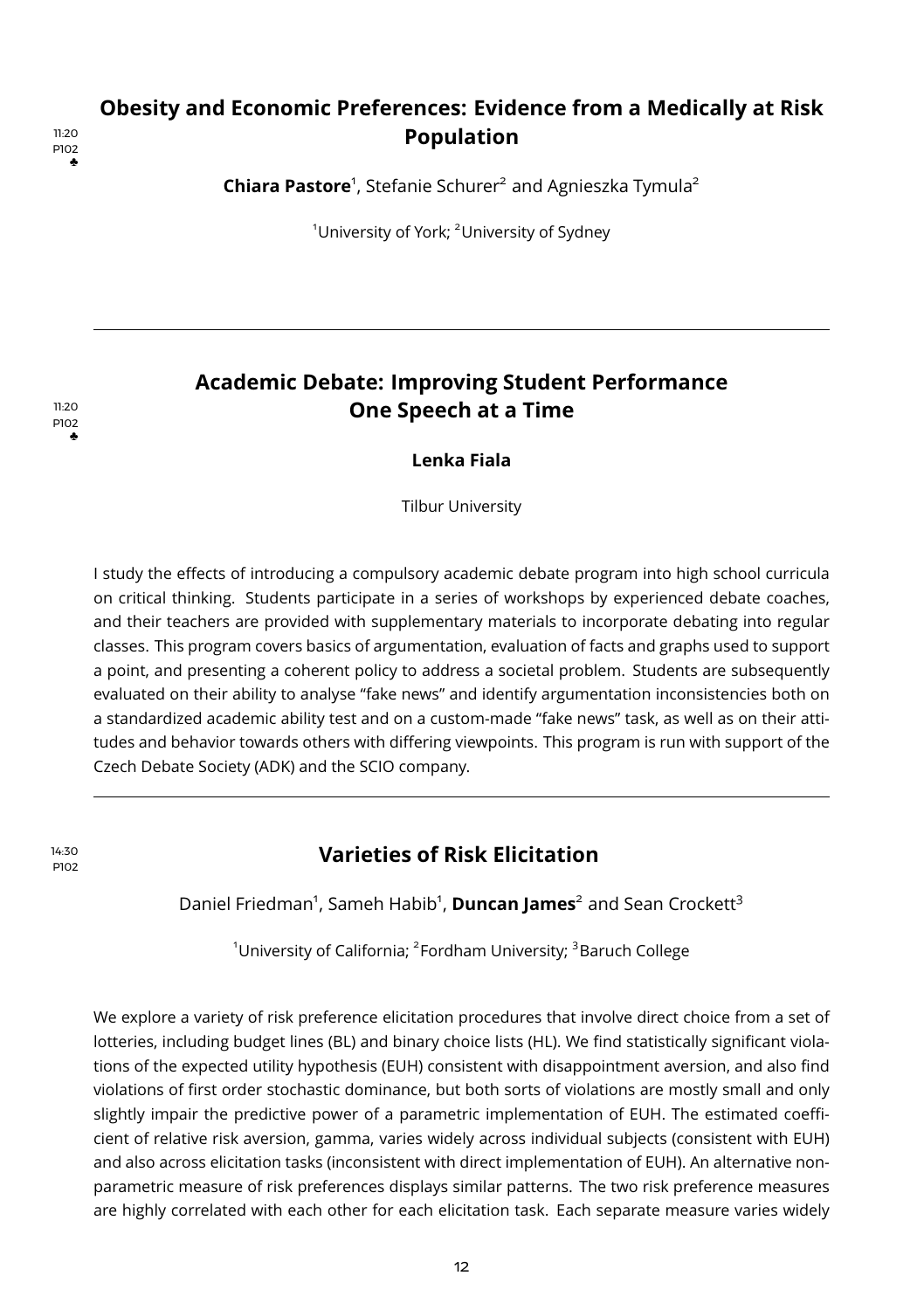<span id="page-14-0"></span>across individual subjects and across elicitation tasks, with low to nil correlation between BL tasks and HL tasks. Some of the variation across tasks can be explained by attributes such as graphical vs text representation that have no role in decision theory.

## **Hypothetical Biases in the Value of Waiting Time** 14:30

P102

P102 ♣

Bára Karlínová<sup>1</sup>, Ondřej Krčál<sup>1</sup>, Stefanie Peer<sup>2</sup> and Stanislav Staněk<sup>1</sup>

 $^{\rm 1}$ Masaryk University;  $^{\rm 2}$ Vienna University of Economics and Business

The value attached to reductions in waiting time (in short, "value of waiting time") is a crucial ingredient in the design and appraisal of public transport networks. So far, valuations of waiting time have mostly been derived from stated preference surveys. In this study, we investigate hypothetical bias in the value of waiting time by comparing stated and revealed values attached to waiting time, both of which are derived in a controlled lab experiment. We find that the hourly values of the hypothetical and incentivized waiting time are roughly \$6 and \$8, respectively. The resulting hypothetical bias of \$2 is substantial and highly statistically significant. In addition to that, we find that the hypothetical bias is mainly driven by respondents with scheduling constraints and lower scores in the coding speed test.

## **Opponent's Foresight and Optimal Choices** 14:30

#### **Jeevant Rampal**

Indian Institute of Management Ahmedabad

Using two experiments, we demonstrate that in a "winner-take-all" extensive form game, where players' payoffs are directly opposed, optimal behavior can deviate from the unique "sure-win" backward induction strategy due to beliefs about the opponent's expertise. In the game we use, a particular deviation from the backward induction strategy yields a higher payoff only if one's opponent makes a mistake; otherwise, the deviation leads to a loss. We find that experienced subjects were more likely to deviate when they were informed that their opponent was inexperienced and, in a different experiment, when they inferred their opponent's inexperience by only observing their opponent's preceding moves in the game. Maximum likelihood estimation indicates that Rampal's (2017) model of limited foresight and uncertainty about the opponent's foresight fits the data better than the Dynamic Level-k (Ho and Su (2013)) and Agent Quantal Response Equilibrium (McKelvey and Palfrey (1998)) models.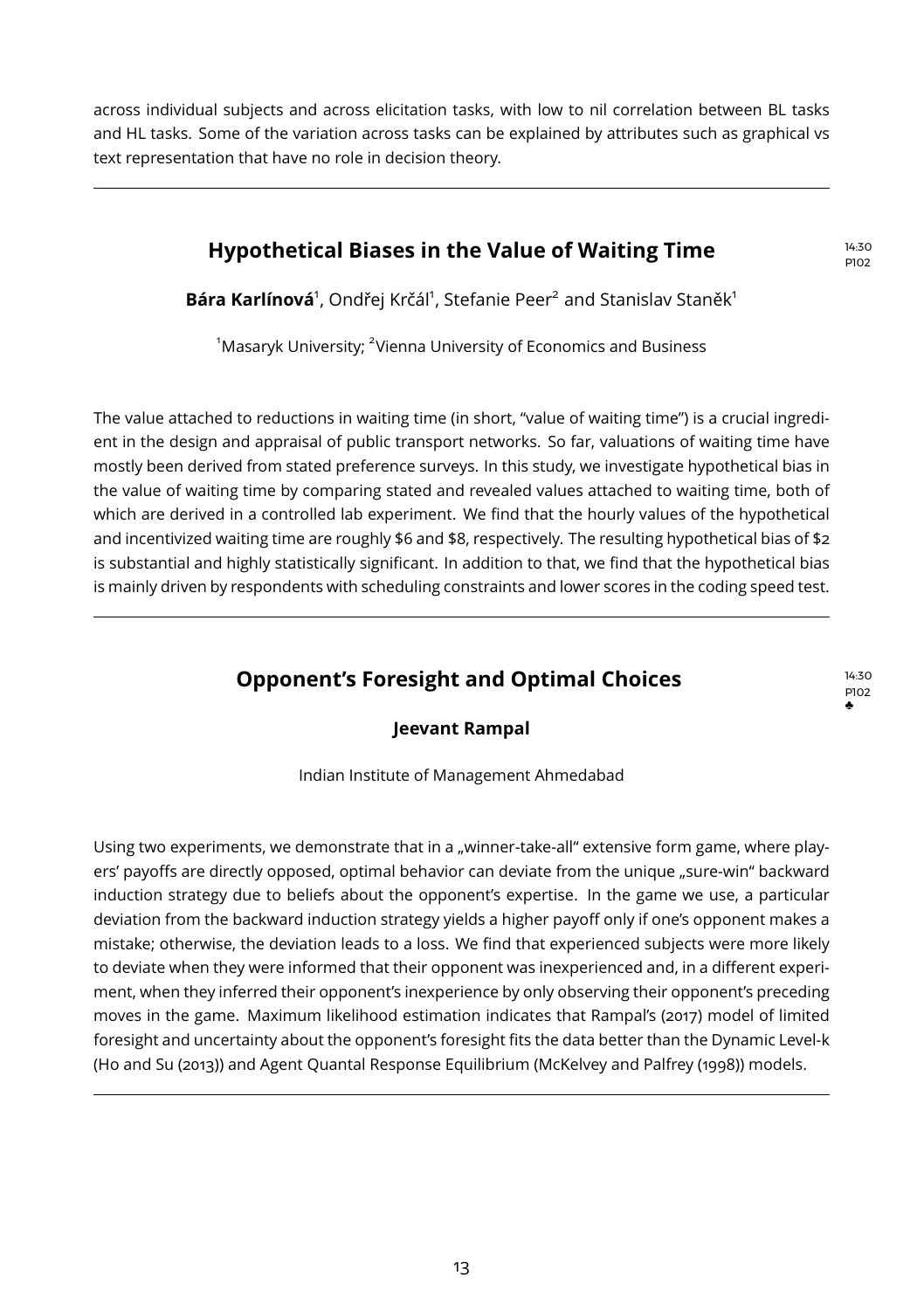### <span id="page-15-0"></span>**Historical Information and Project Duration Estimates** 14:30

**Matěj Lorko**, Maroš Servátka and Le Zhang

Macquarie Graduate School of Management

The ability to accurately estimate the duration of future activities is the cornerstone of successful project management practice. Accurate project estimates reduce not only the risk of schedule and cost overruns, but also the possible underutilization of company resources. The need for accurate estimates is even more significant in the multi-project environment, where projects often compete for temporary use of scarce resources and delays in one project can cause schedule issues in other projects as well. Traditionally, thorough project specification has been perceived as a crucial determinant of accurate project duration estimates. However, even the most extensive description cannot capture every detail of the proposed project activities, especially at the early project stages, when the exact scope is often unclear. Thus, project planners focus on provided information, often neglecting that it might be incomplete. As a result, project duration estimates may become understated. We conjecture that accuracy of project schedules can be improved by consulting historical information regarding the same or similar projects. We experimentally test our conjectures in a real effort task. Subjects first estimate the time it will take them to complete the task, indicate their subjective confidence with the estimate and then perform it. We manipulate the description of the task and whether subjects receive the historical information. We present the historical information in form of average time it took participants to complete the task in past. For those that receive this information, we further manipulate whether the information is given right along with a task description or after the initial duration estimate is made. We examine the relationship between the amount and timing of available information, task duration estimation accuracy and subjective confidence in estimates.

## **Guilt Aversion and Trust: An Analysis of Heterogeneous Factors**

#### **Elisabetta Leni**

University of Essex

A large body of research in the social sciences suggests that expectations are important for decisions involving trust. A popular explanation of the influence of expectations on trust is guilt aversion. This paper explores potential sources of heterogeneity in guilt averse behavior using a novel experimental design. First, I study how people trade off their feeling of guilt with their material payoff in a trust game under different incentive schemes. Then, to single out the determinants of heterogeneity, I analyze the influence of personality traits and demographics on guilt aversion. The data reveal significant heterogeneity across incentive schemes and suggest that guilt aversion becomes more relevant when the stake in the game increases. Moreover, females and participants scoring high in Openness to Experience are more likely to be guilt averse, even after controlling for standard measures of guilt proneness and compliance used in psychology.

P102 ♣

P102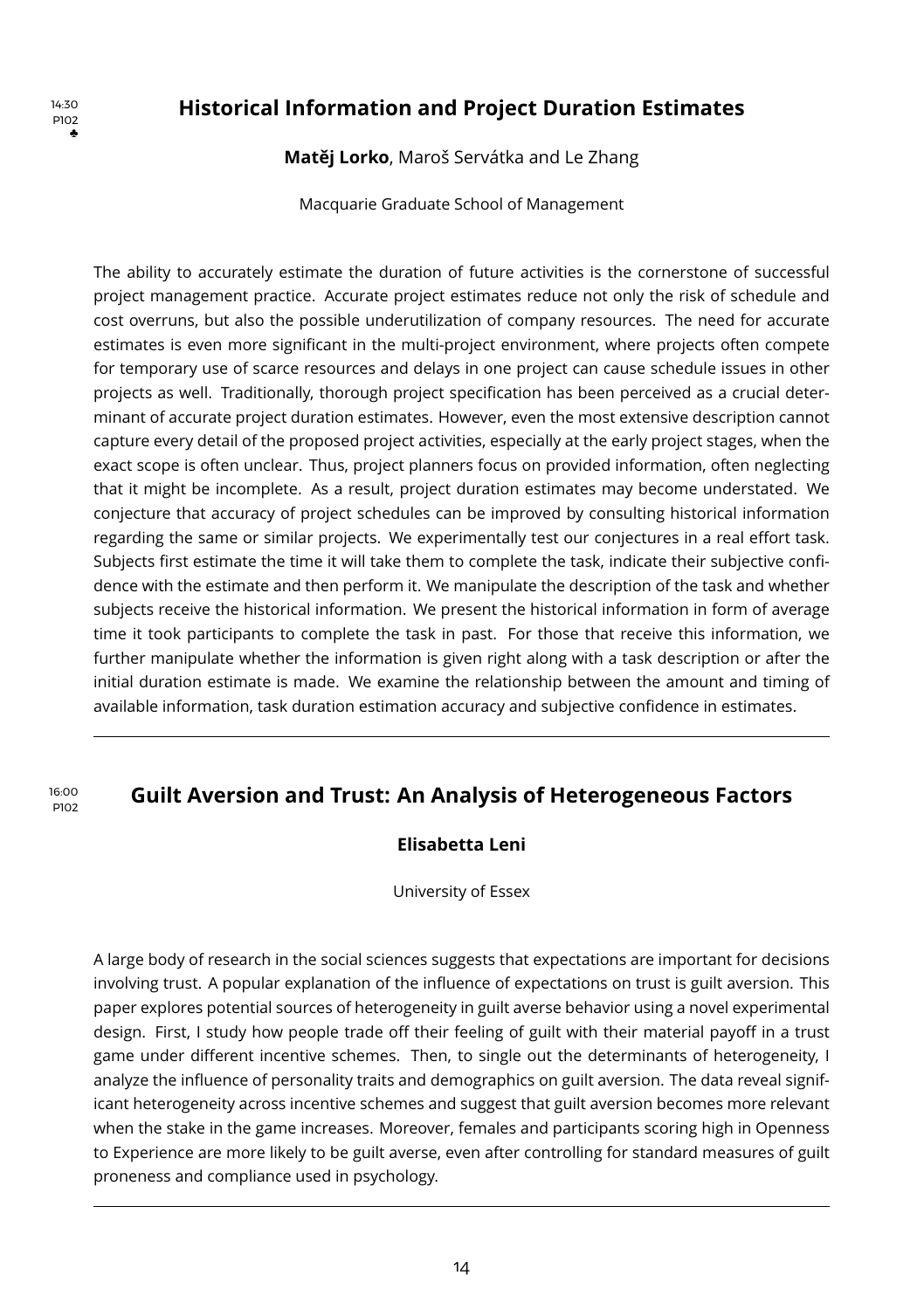## <span id="page-16-0"></span>**Learning in Contests with Payoff Risk and Foregone Payoff Information** 16:00

P102 ♣

#### **Aidas Masiliunas**

Aix-Marseille University

We test a hypothesis that deviations from Nash equilibrium in rent-seeking contests are caused by slow convergence of a payoff-based learning. We identify and eliminate two sources of noise that slow down learning. The first source of noise is present because each action is evaluated against a different sample of actions of other players. We eliminate it by providing foregone payoff information, which allows all actions to be evaluated against the same sequence of opponent's actions. The second source of noise is present because of payoff risk, which reduces the correlation between expected and realized payoffs. We manipulate payoff risk using a 2x2 design: payoffs from contest investments are either risky (as in standard contests) or safe (as in proportional contests), and payoffs from the part of endowment not invested in the contest are also either safe (as in standard contests) or risky. We find that Nash equilibrium rates go up to 100% when payoff risk is not present and foregone payoff information is available, but are at most 20% in all other cases. This result can be explained by payoffbased learning but not by other theories that might interact with payoff risk (non-monetary utility of winning, risk-seeking preferences, spitefulness, probability weighting, QRE). We propose a hybrid learning model that combines reinforcement and belief learning with preferences, and show that it fits data well, mostly because of reinforcement learning. Additional support for learning comes from the persistence of the Nash equilibrium following the removal of foregone payoff information.

## **Helping and Communication: An Experimental Study** 16:00

P102

#### **Marianne Stephanides**

Vienna University of Economics and Business

Helping behavior may be affected by the possibility to exchange messages such as apologies, either as substitutes or as complements. We conduct a laboratory experiment that explores this issue in a stochastic game in which one agent may help to reduce the likelihood of a negative event affecting a second agent, who can in turn reward or punish the first agent after realization of the outcome. In this context, we examine the strategic effect of allowing the first agent to send a one-side messages (e.g. I am sorry, you are welcome) to the second agent after the outcome has realized on helping, reward, and punishment behavior. Our two-factorial design varies whether a message can be sent, and whether the second agent is only informed about the outcome of the random move or also about the likelihood-affecting action of the first agent. We find that people help more in a setting with full information about the first agents choice. Allowing to send messages shows a positive effect on the second agent's reward decision, but only when the first agents helping action is not revealed.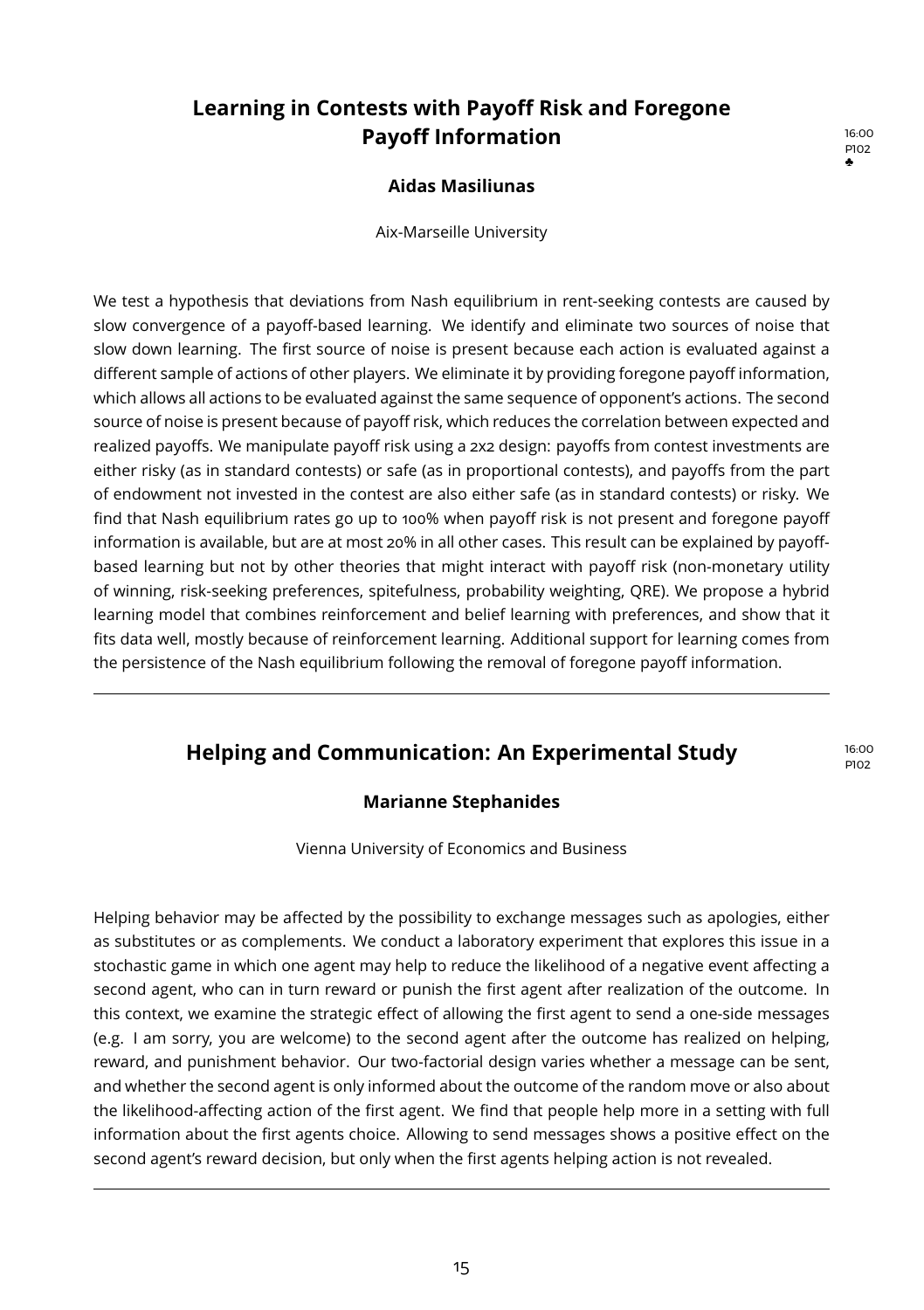## **THE Trade-Off Between Wages and Corruption in a Bribery Experiment**

Miloš Fišar<sup>1</sup>, Matúš Kubák<sup>2</sup>, Lucia Malastová<sup>1</sup> and Jiří Špalek<sup>1</sup>

 $^{\rm 1}$ Masaryk University;  $^{\rm 2}$ Technical University of Košice

Theory suggest that lower wages in public administration encourage higher level of bureaucratic corruption and that wage raise may act as an anti-corruption policy. Nevertheless, the empirical studies do not find a general confirmation for theoretical suggestions. We designed and conducted a laboratory experiment in which public servants with different wages given by their superior face bribes. Our results show that not only the low-wage or high-wage do drive the bribery decision of a public servant, but also a probability and size of punishment play important role in his bribery decision-making.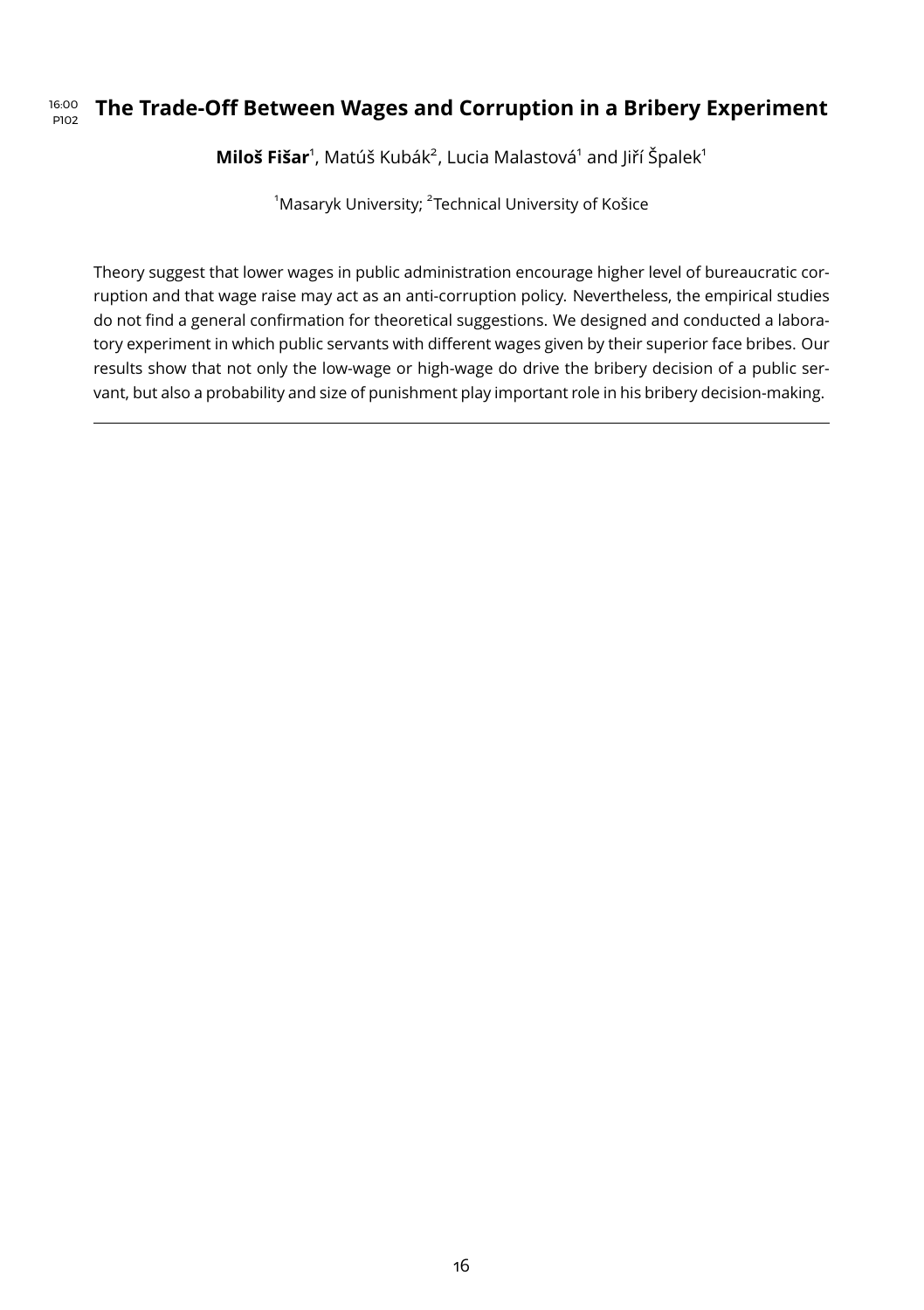# <span id="page-18-0"></span>Labor Economics Panel

## **Pregnancy and Birth in Hard Times: When Your Network Can Keep You Up or Drag You Down** 8:30

P106

**Paola Bertoli**<sup>1</sup>, Veronica Grembi<sup>1,2</sup> and The Linh Bao Nguyen<sup>3</sup>

<sup>1</sup>University of Economics in Prague; <sup>2</sup>University of Milan; <sup>3</sup>Bocconi University

We assess the impact of the 2007/08 Great Recession on birth outcomes for immigrants using data at the patient level from Italy. Exploiting price variations of commercial estates (i.e. stores), we capture the dynamic spread of the recession through a difference in differences strategy. After showing that the crisis deteriorates newborn health, we provide evidence that this effect is driven by the ethnic community of immigrant mothers that turns out to play a lock-in role job-wise. Specifically, the observed effect is driven by immigrants facing high ethnic density contexts (i.e. one dominant group), residing far from immigrants associations, or in municipalities were the number of immigrants associations is low. The negative effect is also reinforced when the ethnic group to which the mother belongs is mainly employed in sectors most affected by the crisis and when women in the ethnic group of the mother are more overqualified for the work they are actually doing. Finally, we rule out other possible explanation for the deterioration of birth outcomes such as a selection effect among immigrant mothers triggered by the recession.

## **Does Longer Maternal Childcare Improve Children's Future Outcomes? The Impact of a Four-year Paid Parental Leave** 8:30

P106 ♣

Alena Bičáková<sup>1</sup> and **Klára Kalíšková**<sup>1,2</sup>

<sup>1</sup>CERGE-EI: <sup>2</sup>University of Economics in Prague

The impact of the duration of family leave on labor market outcomes of mothers has received a lot of attention in previous research, less is known about the impact on the well-being of children. The existing evidence on the effect of family leave on child outcomes is mixed and focuses primarily on leaves with short or medium duration. We study the impact of an extremely long (four year) paid family leave on a variety of child outcomes. To achieve this goal, we exploit the variation in family leave duration induced by a major parental leave allowance reform in the Czech Republic in 1995 that extended the paid family leave from three to four years. Using a combination of the regression discontinuity and difference-in- differences design, we identify the impact of the 1995 reform on three sets of child outcomes: labor market outcomes, educational attainment, and family relations.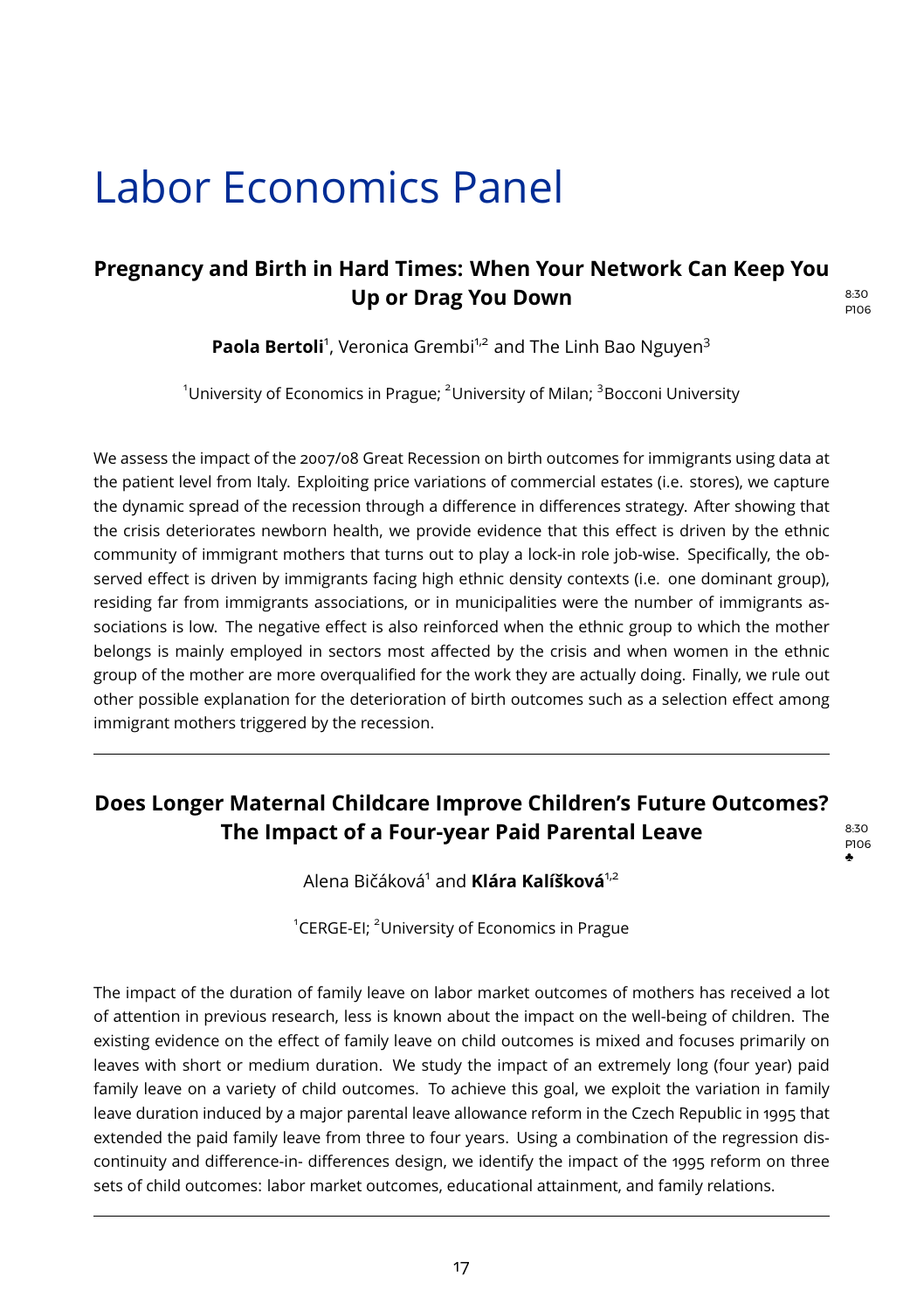### <span id="page-19-0"></span>**Computers in Slovak Schools: Impact on Student Performance** 8:30

#### **Marcela Veselková**

Institute for Strategy and Analysis, Government Office of the Slovak Republic

This paper examines the impact of computer use on the performance of Slovak students in mathematics as measured in OECD's Programme for International Student Assessment. To this end, it compares the performance of those students who use computer at school with those who do not. The causal impact is estimated using a Bayesian modeling procedure, known as Bayesian Additive Regression Trees (BART). On average, computer use at school improves the PISA scores in mathematics by 7.5 PISA points and the 95% interval for this effect is between -6.5 and 20.7. The most important variables for explaining the effect on mathematics scores include the percentage of qualified math teachers, highest occupational status of parents and school ownership. The impact is heterogeneous: children of less educated parents with low occupational status tend to benefit more from the computer use at school than children from higher socio-economic background. The effect is stronger also for children who report greater teacher support and who attend schools with a greater proportion of qualified mathematics teachers.

## **Impact of Economic and Political Freedom on Self-Selection** 10:00 **in International Migration**

#### **Aisha Baisalova** and Elizaveta Shashkova

#### CERGE-EI

This paper extends Ashby's (2010) gravity model, which analyzes effects of economic and political freedom on international migration, by accounting for gender and education differences of migrants. We find that economic freedom is significant only for high and medium educated migrants, with the highest coefficients for highly educated; political freedom is the most significant for low educated migrants. Moreover, across all levels of education, political freedom is more significant for women than for men. Possible explanation of this phenomena is that, first, women are more responsive to higher political freedom in the destination because their rights in the origin countries with low political freedom are more constrained than those of men; secondly, low educated people are more sensitive to political freedom than other categories of migrants, because their rights are the least protected in the origin countries or host countries with low level of political freedom. These results imply that development of institutions supporting economic freedom might lead to positive self-selection of migrants. Additionally, political freedom attracts women to a higher degree than men, which can be important for demographic considerations.

P106

P106 ♣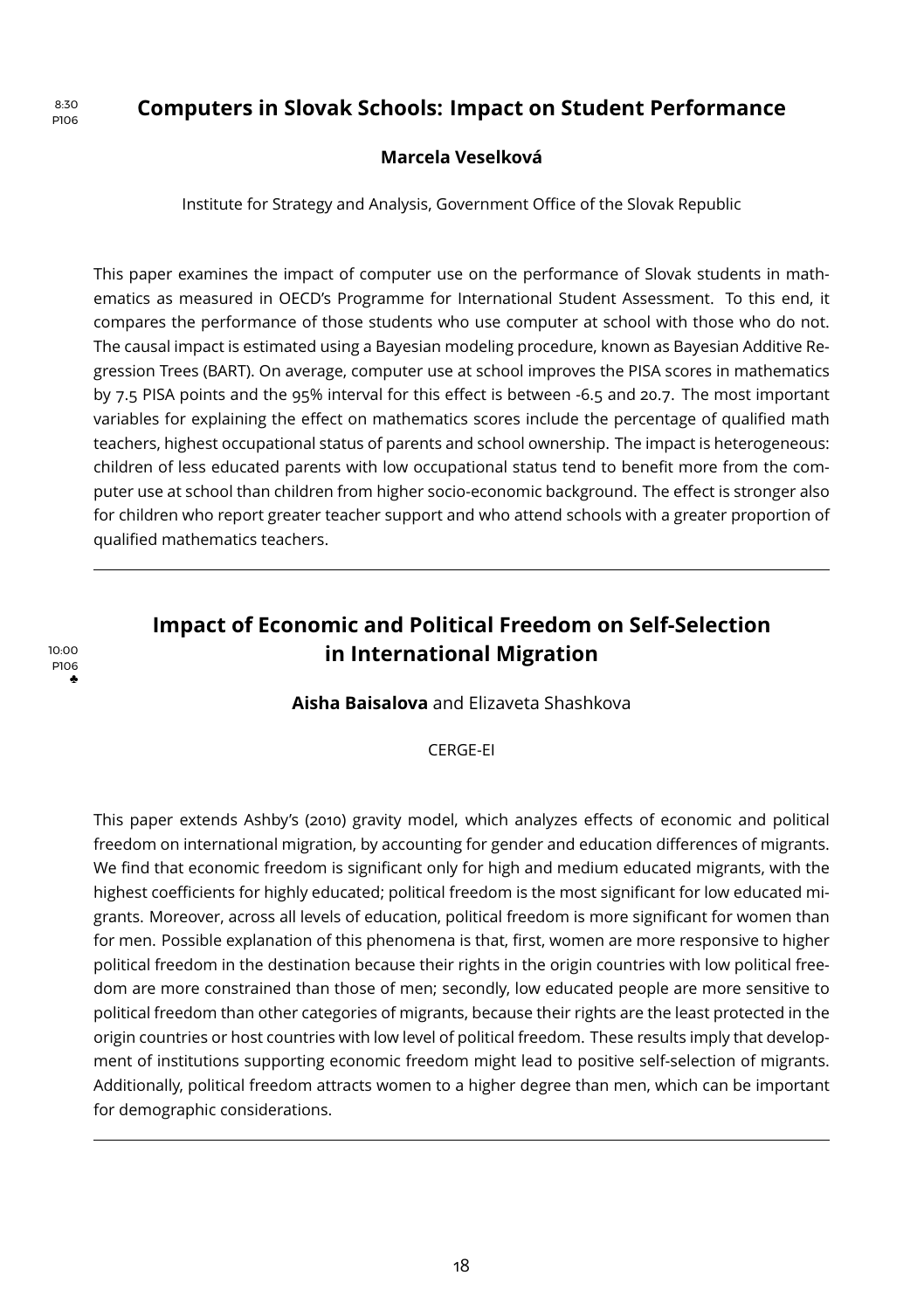## <span id="page-20-0"></span>**Perception of Environment Quality and Brain Drain** 10:00

Jiří Balcar and **Jan Šulák**

Technical University of Ostrava

This paper takes a new look at the issue of brain drain. Population of Ostrava city is decreasing, especially in case of gifted, relatively highly educated and young people (very often with children). By using unique dataset at individual level and controlling for a wide range of socioeconomic factors, we estimate binary choice models (logit and probit) with interaction terms to empirically assess the effect of environmental factors (among others) on creating migration plans. Subjective perception of natural environment, higher education and having a children are important predictors for making migration decisions. Policy implications are/will be also discussed.

## **Long-Term Effects of Social Capital Destruction on Residential Migration** 10:00

P106

P106

**Martin Guzi**<sup>1</sup>, Peter Huber<sup>2</sup> and Štěpán Mikula<sup>1</sup>

<sup>1</sup>Masaryk University; <sup>2</sup>WIFO

The formal models of social capital formation (e.g. David et al 2010; Glaeser et al 2002) suggest the existence of a world with low social capital and high mobility and world with high social capital and low mobility. We test theoretical predictions of multiple equilibria by exploiting the post-war resettlement process in Czechoslovakia as a natural experiment. After World War II over 3 million Germans, some 29% of the total population in Czech lands, were forcibly expelled leaving behind empty villages and almost all their property. Abandoned lands were swiftly resettled with Czech and Slovak inhabitants creating new communities in former German villages. Our identification strategy exploits the variation along the historical dividing line between old and new communities. We confirm the loss of social capital during resettlement persisted over generations and it is documented by the higher migration rates in the new communities vis-à-vis the old communities. A set of falsification tests validates the interpretation of the results.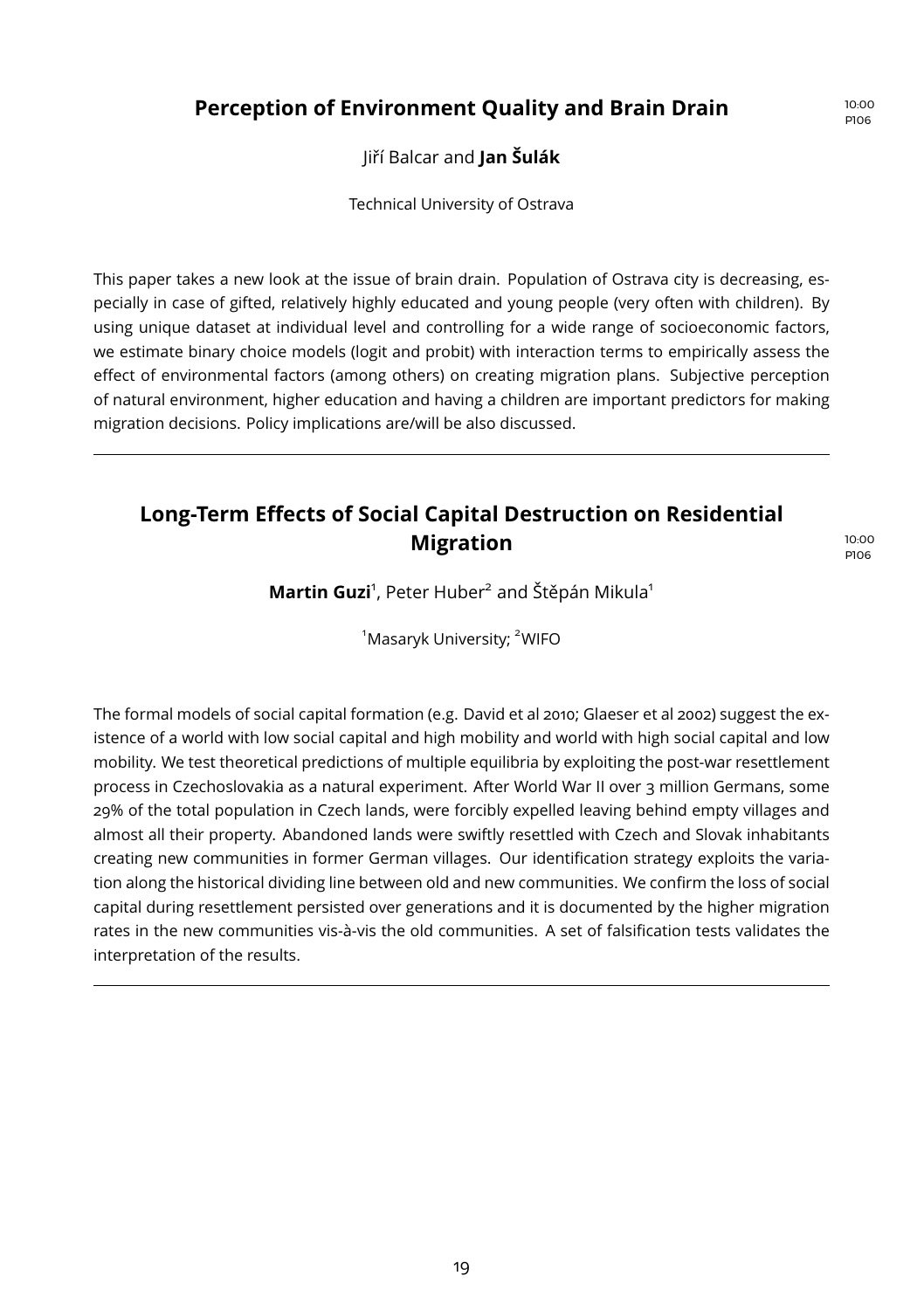## <span id="page-21-0"></span>**Roots of Tolerance: What Explains A Western Value Orientation Among Children of Immigrants?** 11:20

Niclas Berggren<sup>1,2</sup>, Martin Ljunge<sup>1</sup> and Therese Nilsson<sup>1,3</sup>

<sup>1</sup>Research Institute of Industrial Economics; <sup>2</sup>University of Economics in Prague; <sup>3</sup>Lund University

Integration of immigrants is a prominent policy issue in Europe. Immigrants who embrace Western values can be expected to fit in better, which can improve employment prospects and social interaction. This study focuses on one indicator of Western values, tolerance towards gay people, and investigates what factors in the ancestral countries of second-generation immigrants that predict such tolerance. The method used rules out reverse causality. Out of the 46 factors examined, one emerges as super-robust: a Muslim background. Tolerance is lower the larger the share of Muslims in the ancestral country. Other attitudes and impartial legal institutions predict higher tolerance.

## **IL20 Shocking Racial Attitudes: Black G.I.s in Europe**

**David Schindler**<sup>1</sup> and Mark Westcott<sup>2</sup>

<sup>1</sup>Tilburg University; <sup>2</sup>Vivid Economics

Can attitudes towards minorities, an important cultural trait, be changed? We show that the presence of African American soldiers in the UK during World War II reduced anti-minority prejudice, a result of the positive interactions which took place between soldiers and the local population. The change has been persistent: in locations in which more African American soldiers were posted there are fewer members of the UK's leading far-right party, less implicit bias against blacks and fewer individuals professing racial prejudice, all measured around 2010. We show that persistence has been higher in rural areas and areas with less subsequent in-migration.

P106 ♣

P106 ♣

## **What Drives Happiness of Employees?** 14:30

**Dominika Rečková** and Barbara Pertold-Gebická

Charles University

Easterlin paradox referring to relatively stable levels of happiness and increasing income over time, although these two seem to be correlated at one point in time has became a hot topic among economist researches in recent decades. We extend the usual income analysis to reveal the nature of correlations between material prosperity and happiness. Further, se- ries of 15 OLS, ordered probit and ordered logit models together with 35 quintile regressions provide a complex analysis of possible happiness drivers. Results find significant correlations between material prosperity and happiness,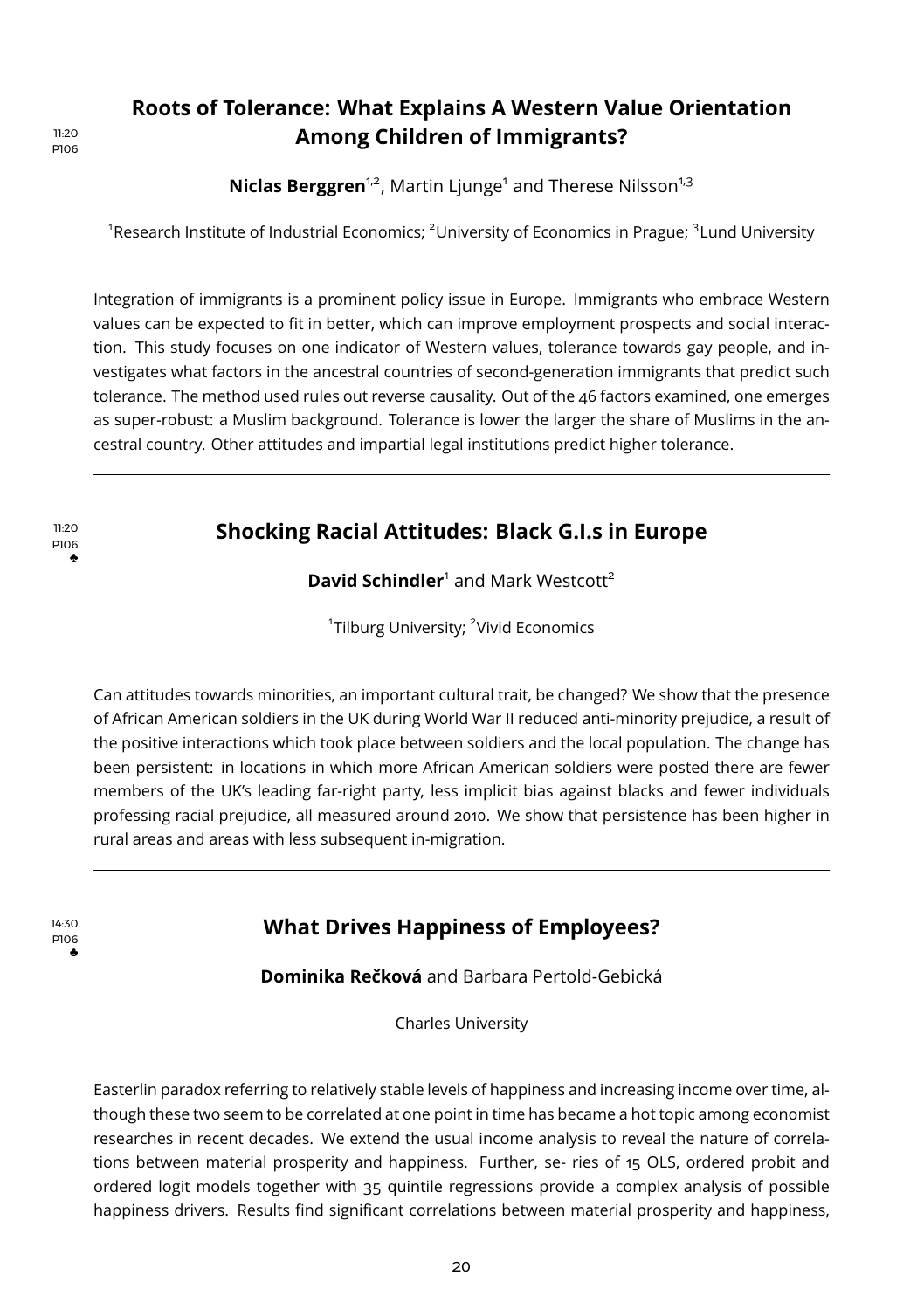<span id="page-22-0"></span>and between happiness and social relationships. The relationship between income and happiness might be non-linear and influenced by various factors. Happiness is found to be dependent on relative income and socio-politic living environment which explains the Easterlin paradox.

## **Within Occupation Wage Dispersion and the Task Content of Jobs**

#### **Lucas van der Velde**

Warsaw School of Economics

The relation between income inequality and technological progress has many chapters, of which the most recent corresponds to the task content of jobs. Proponents of this theory suggest that falling prices of computational power coupled with the increasing power of computers leads to an increasing substitution of workers with computers and a hollowing of the middle of the income distribution. While empirical analysis on task content of jobs explain inequality between occupations, we test whether the framework can also foster our understanding of wage dispersion within occupations. Using European data, we obtain estimates of wage dispersion and residual wage dispersion for each occupation and relate it to the task content. The results suggest that non-routine intensive occupations presented greater wage dispersion, even after controlling for a variety of factors.

## **The More You Do, The Worse You Feel - The Causal Effect of Multitasking on Work-Related Mental Health** 14:30

P106 ♣

P106 ♣

#### **Anna Katharina Pikos**

Leibniz Universität Hannover

Technological change facilitates the development of task complementarities as efficiency gains in performing one task can be carried over to another task. To exploit these complementarities, firms change their job design from specialization to multitasking, i.e. jobs consist of a higher number of different tasks. In this paper, I use technological change on the company level to instrument employee multitasking to estimate the causal effect of multitasking on work-related mental health. The data comes from two cross sectional surveys on the German working population. The prevalence of workrelated mental health problems increases with multitasking, and I find evidence for a causal effect: a one standard deviation increase in multitasking increases the risk for any work-related mental health problem by 0.35 standard deviation. OLS underestimates the causal effect by about one half to one third.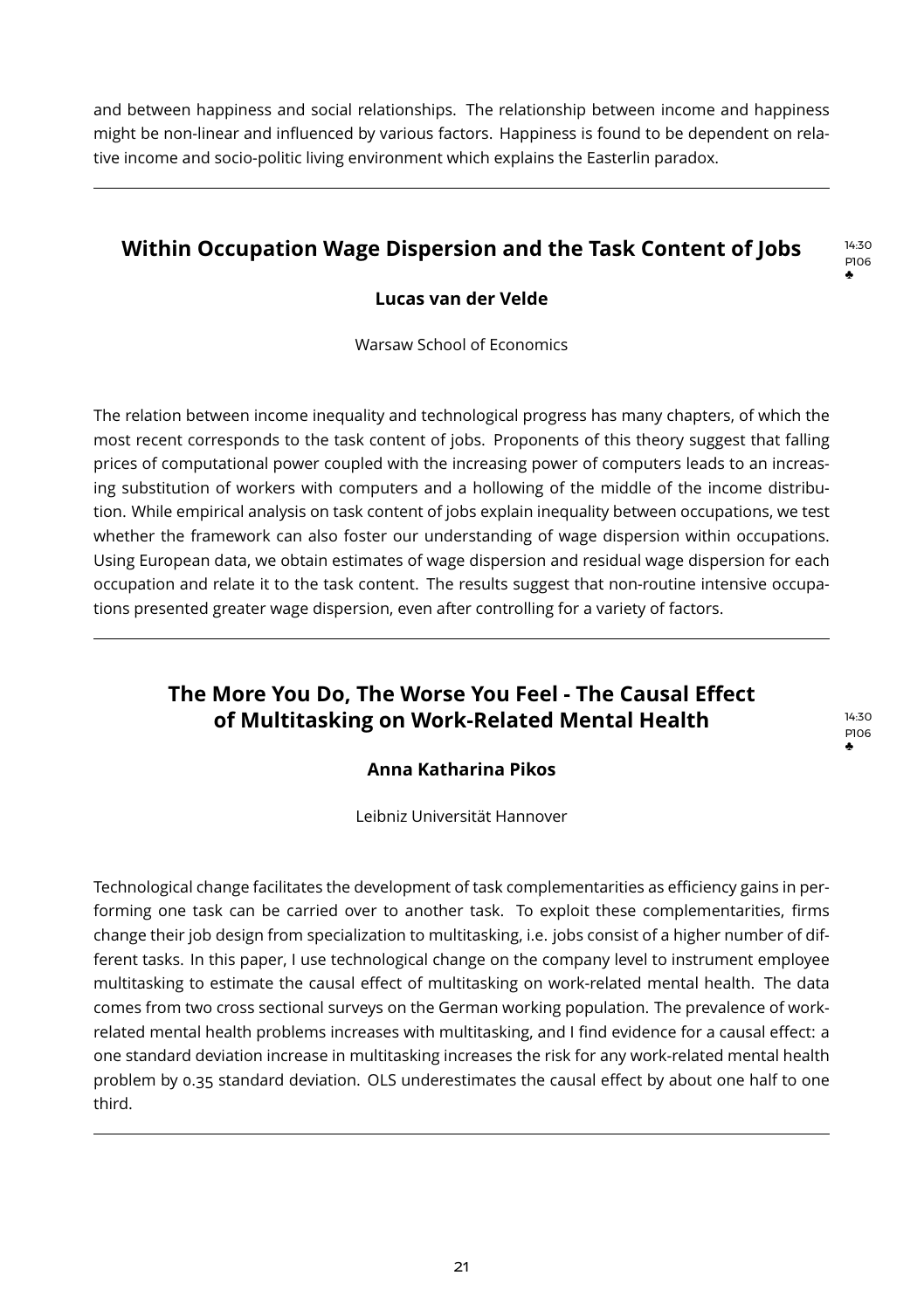

P106

## <span id="page-23-0"></span>**IGOO** Cream Skimming and Location Choice: Evidence from PhD Graduates

#### **Bohdana Kurylo**

CERGE-EI

This paper aims to study the factors which influence the first location choice of PhD graduates in the United States, which is the largest recipient of foreign-born PhD students. Since PhD graduates are major contributors to national research and innovation capacity of the economy, the choice to stay in the country of graduation or to move elsewhere is essential for both graduation and destination countries. This paper hypothesizes that PhD graduates at the early stages of the career paths prefer favorable professional environments of host country (prestige of university and related financial benefits) to cultural proximity to their home country. Furthermore, the paper seeks to investigate the impact of network effects across cohorts and liberalization of research institutions in source countries on the location choice of the doctoral graduates from top ranked universities, which have not been addressed by the previous literature. For the purposes of this paper, we collect individual level data on first job placements and their social-demographic characteristics of both foreign-born and native US PhD graduates from the university job placement web pages and CVs. Our sample includes foreign-born PhD graduates from top-ranked US universities, who receive merit-based fellowships, which reflects possible positive selection of graduates. The richness of our data allows us to estimate the stay rates in the country of PhD graduation without imposing the Independence of Irrelevant Alternatives property assumed by most of the previous studies. The outcomes of this project can be useful for policy makers in the scope of immigration policies.

## **Does homeownership hinder labor market activity? Evidence from housing privatization in Brno** 16:00

 $\mathsf{\check{St}}$ ěpán Mikula $^{\scriptscriptstyle 1}$  and Iosef Montag $^{\scriptscriptstyle 2}$ 

 $^{\rm 1}$ Masaryk University:  $^{\rm 2}$ Kazakh-British Technical University

This paper uses housing privatization in Brno as a quasi-experiment producing exogenous assignment of homeownership status. We do not find homeownership to be causing higher unemployment. In fact, our estimates are consistently negative and economically substantively, ranging from -3 to -6 percentage points. We find weak evidence that homeownership lowers labor force participation.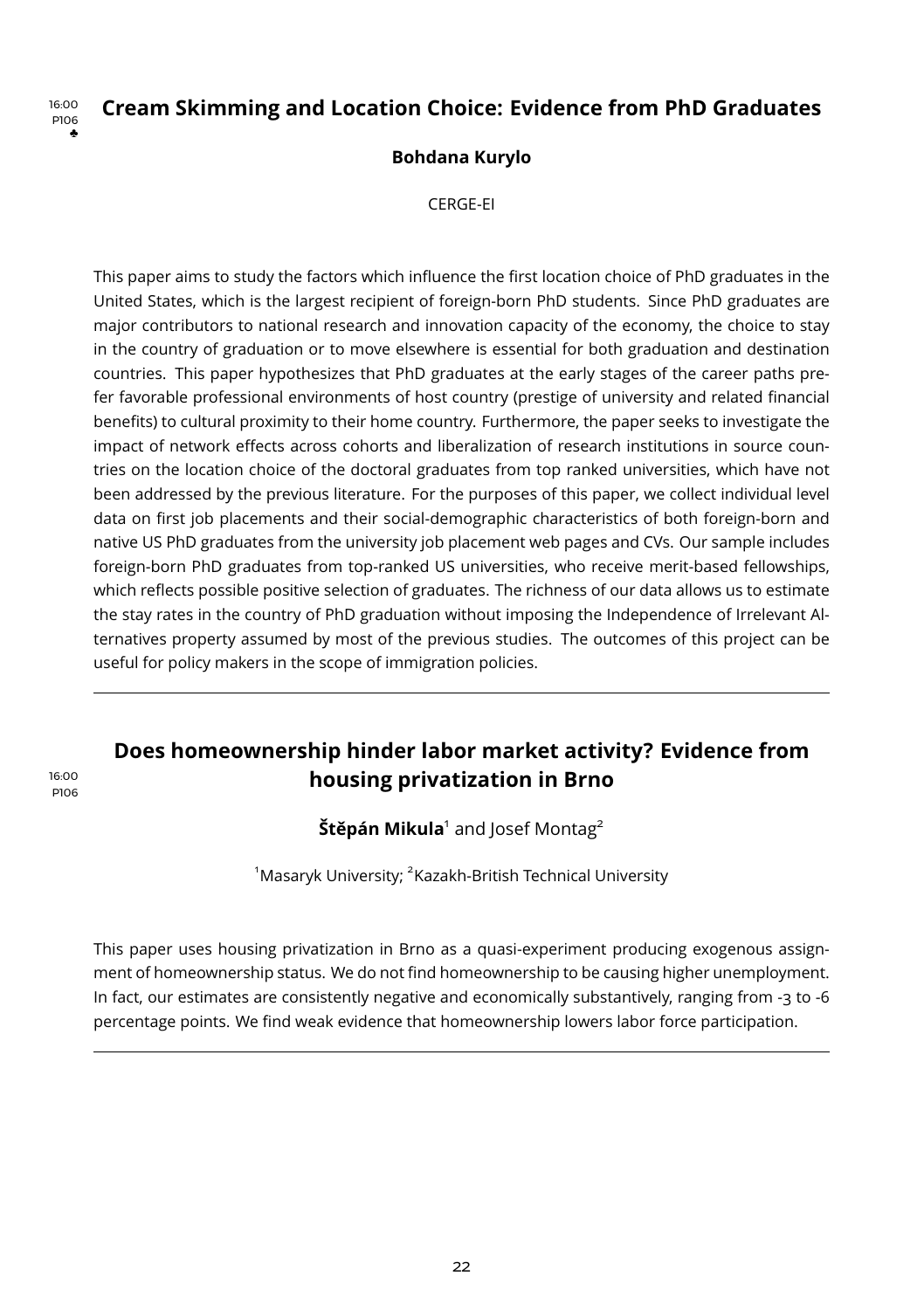## Criminals on the Field: A Study of College Football **16:00**

P106

#### Radek Janhuba<sup>1</sup> and Kristýna Čechová<sup>2</sup>

<sup>1</sup>CERGE-EI; <sup>2</sup>Charles University

Economists have found mixed evidence on what happens when the number of police increases. On the one hand, more law enforcers means a higher probability of detecting a crime, which is known as the monitoring effect. On the other hand, criminals incorporate the increase into their decisionmaking process and thus may commit fewer crimes, constituting the deterrence effect. This study analyzes the effects of an increase in the number of on-field college football officials, taking players as potential criminals and officials as law enforcers. Analyzing a novel play by play dataset from two seasons of college football, we report evidence of a monitoring effect being present in the overall dataset. This effect is mainly driven by offensive penalties which are called in the area of jurisdiction of the added official. Decomposition of the effect provides evidence of the presence of the deterrence effect in cases of penalties with severe punishment or those committed by teams with moderate to high ability, suggesting that teams are able to strategically adapt their behavior following the addition of an official.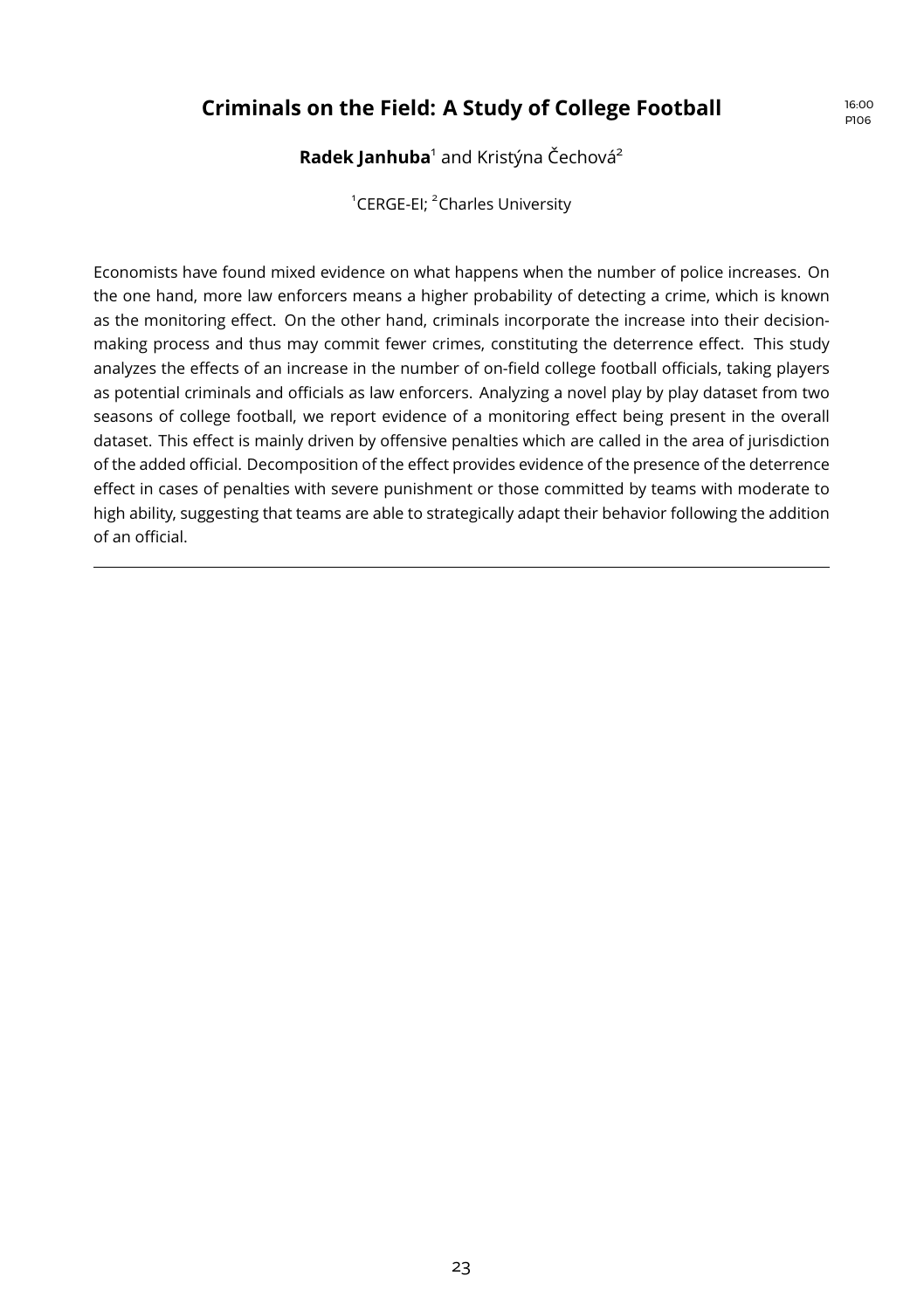# Participants

Abraham Diya Elizabeth, [10](#page-11-0)

Baisalova Aisha, [18](#page-19-0) Berggren Niclas, [19](#page-20-0) Bertoli Paola, [17](#page-18-0) Brouwer Thijs, [7](#page-8-0)

Celik Katreniak Dagmara, [10](#page-11-0)

Dušek Libor, [7](#page-8-0) Ďuriník Michal, [10](#page-11-0)

Fišar Miloš, [15](#page-16-0) Fiala Lenka, [12](#page-13-0)

Guzi Martin, [19](#page-20-0)

James Duncan, [12](#page-13-0) Janhuba Radek, [22](#page-23-0) libuti Daviti, [9](#page-10-0)

Kalíšková Klára, [17](#page-18-0) Karlínová Bára, [13](#page-14-0) Korbel Václav, [11](#page-12-0)

Kurylo Bohdana, [21](#page-22-0)

Leni Elisabetta, [14](#page-15-0) Levi Eugenio, [8](#page-9-0) Lorko Matěj, [13](#page-14-0)

Masiliunasy Aidas, [14](#page-15-0) Mikula Štěpán, [22](#page-23-0)

Pastore Chiara, [11](#page-12-0) Pikos Anna Katharina, [21](#page-22-0)

Rampal Jeevant, [13](#page-14-0) Rečková Dominika, [20](#page-21-0) Robson Matthew, [7](#page-8-0)

Schindler David, [20](#page-21-0) Sheth Jesal D., [9](#page-10-0) Stephanides Marianne, [15](#page-16-0) Šulák Jan, [18](#page-19-0)

van der Velde Lucas, [21](#page-22-0) Veselková Marcela, [17](#page-18-0)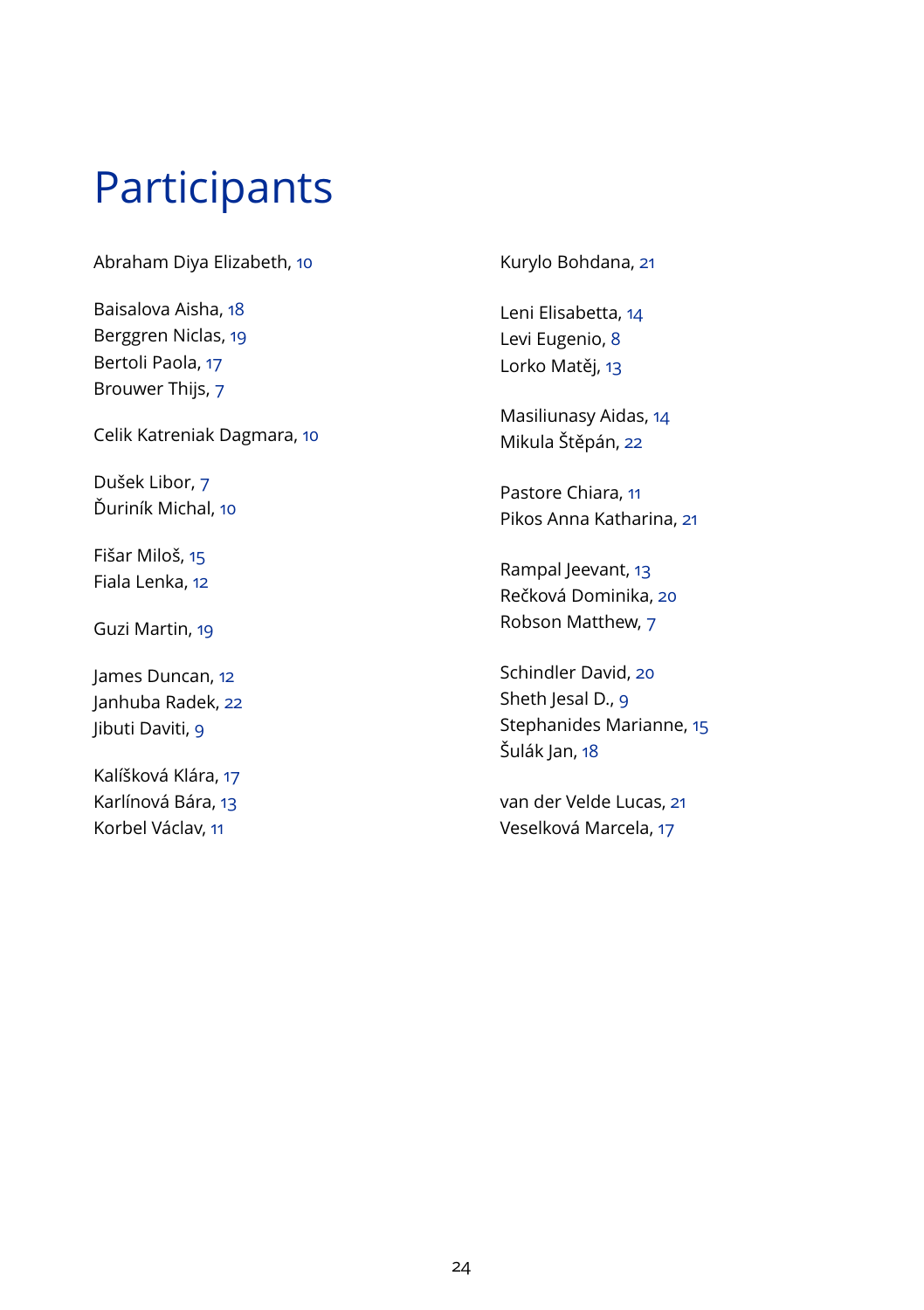# Venues and Travel Information

## **Faculty of Economics and Administration Masaryk University**

**Address:** Lipová 41a, Brno | **www:** <econ.muni.cz>



#### **How to get there?**

Public transport stop "Lipová" - from train station "Hlavní nádraží" tram no. 1 direction "Ečerová" - from connection point "Mendlovo náměstí" tram no. 1 direction "Ečerová" trolley bus no. 25 direction "Osová" trolley bus no. 26 direction "Kamenný vrch" trolley bus no. 37 direction "Jírovcova" bus no. 52 direction "Zoologická zahrada" - night buses (11 pm - 6 am) from "Hlavní nádraží" bus no. N97 direction "Jírovcova"

From the stop "Lipová" walk first street to the right (uphill), after about 200m you're there.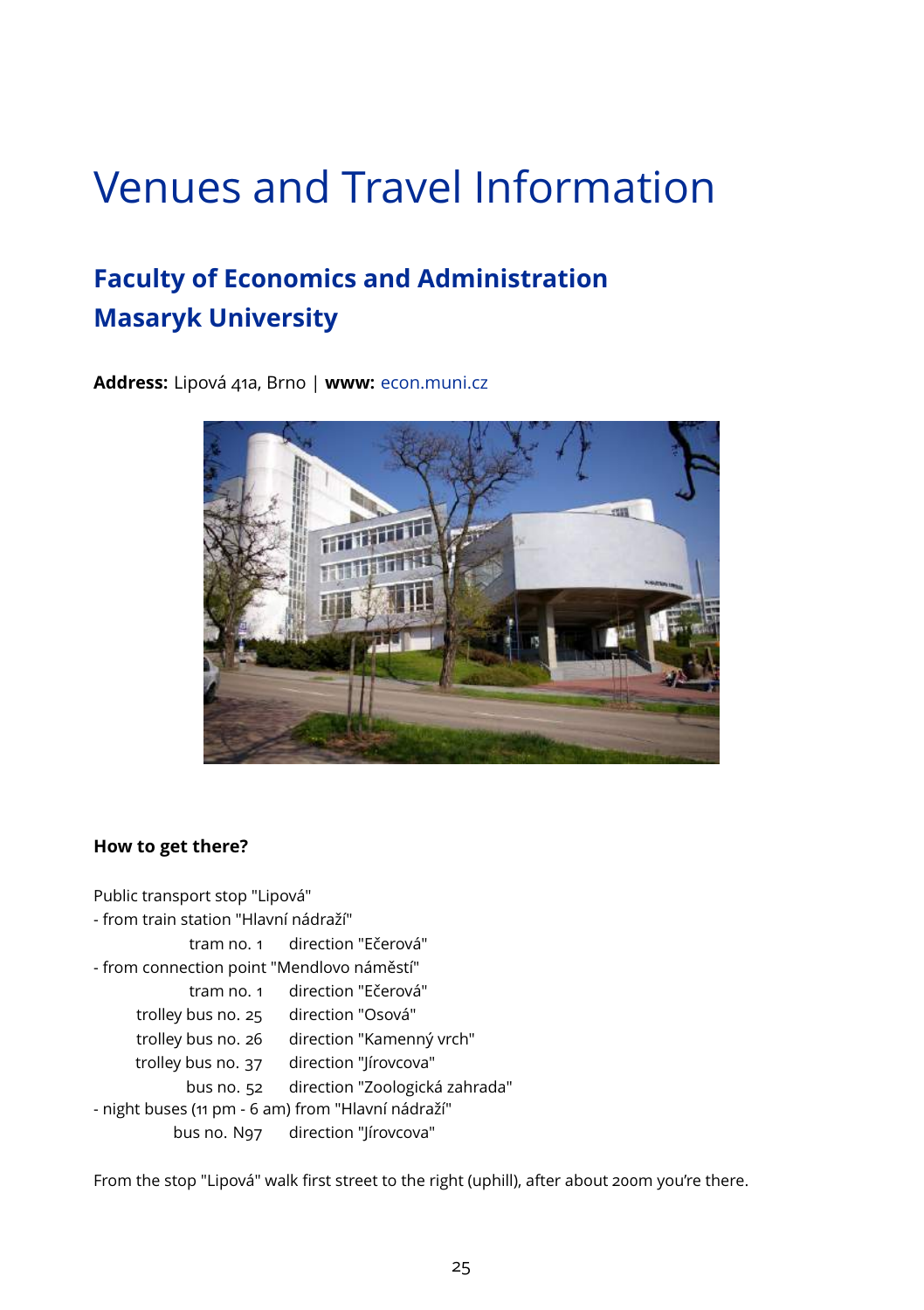## **Faculty First Floor Plan**

he conference takes place on the first floor of the faculty. Registration desk, coffee breaks, and lunch are located in the atrium. The sessions are held in rooms P102 and P106. Once you enter the faculty from Lipová street by the main entrance, walk the stairs to the atrium.

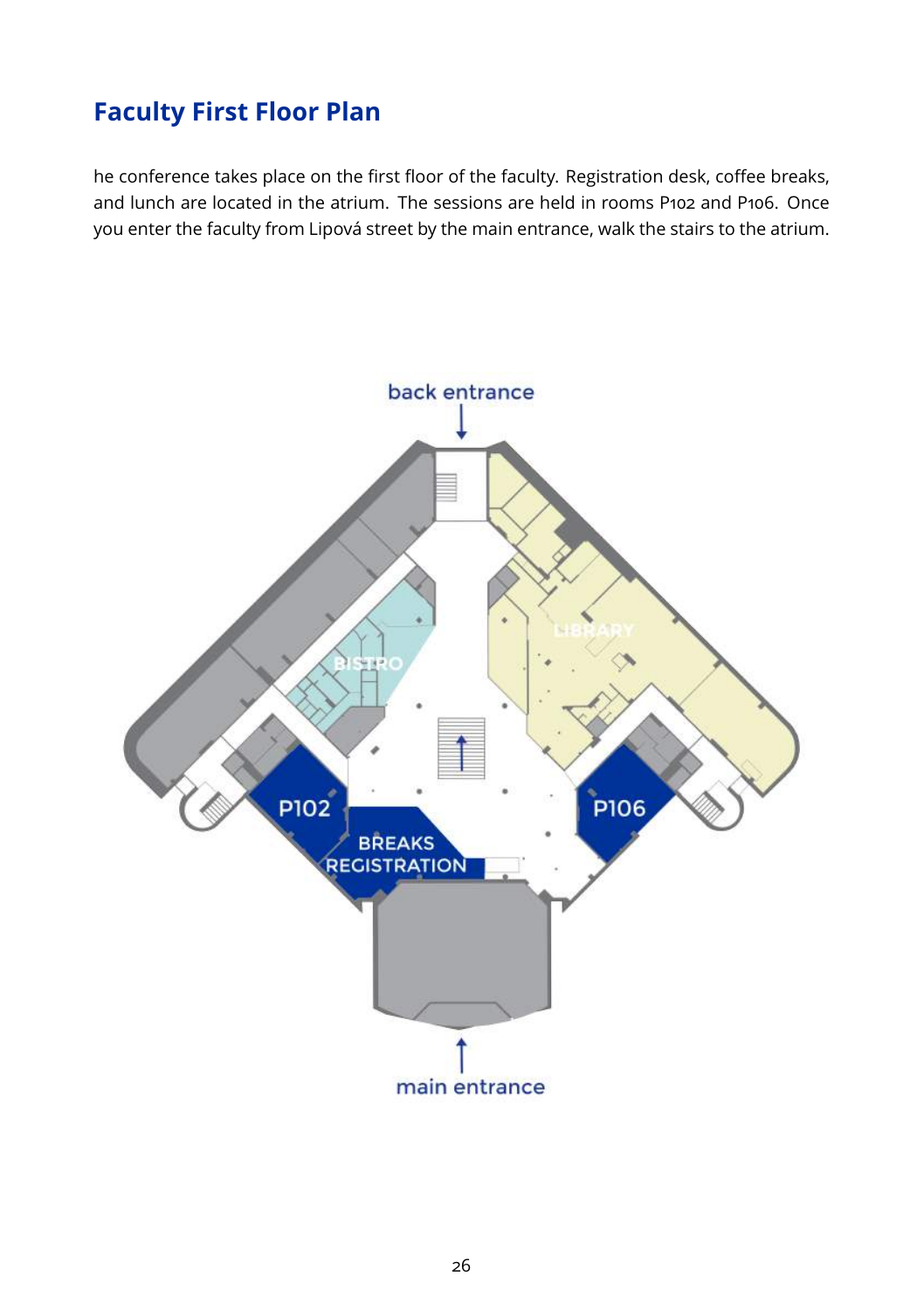## **Kabaret Špaček**

#### **Address:** Kopečná 46, Brno | **www:** <www.kabaretspacek.cz>

Welcome dinner and keynote by Maroš Servátka are held there.



#### **How to get there?**

Public transport stop "Šilingrovo náměstí"

- from train station "Hlavní nádraží"

tram no. 12 direction "Technologický park"

- from connection point "Mendlovo náměstí"

tram no. 5 direction "Štefánikova čtvrť"

tram no. 6 direction "Královo Pole, nádraží"

From the stop "Šilingrovo náměstí" walk downhill, second street to left and down the stairs.

- night buses (11 pm - 6 am) to "Hlavní nádraží"

| bus no. N89 | direction "U Luhu"          |
|-------------|-----------------------------|
| bus no. N92 | direction "Bystrc, Černého" |
| bus no. N93 | direction "Komín, sídliště" |
| bus no. N95 | direction "Chrlice, smyčka" |
| bus no. N99 | direction "Mariánské údolí" |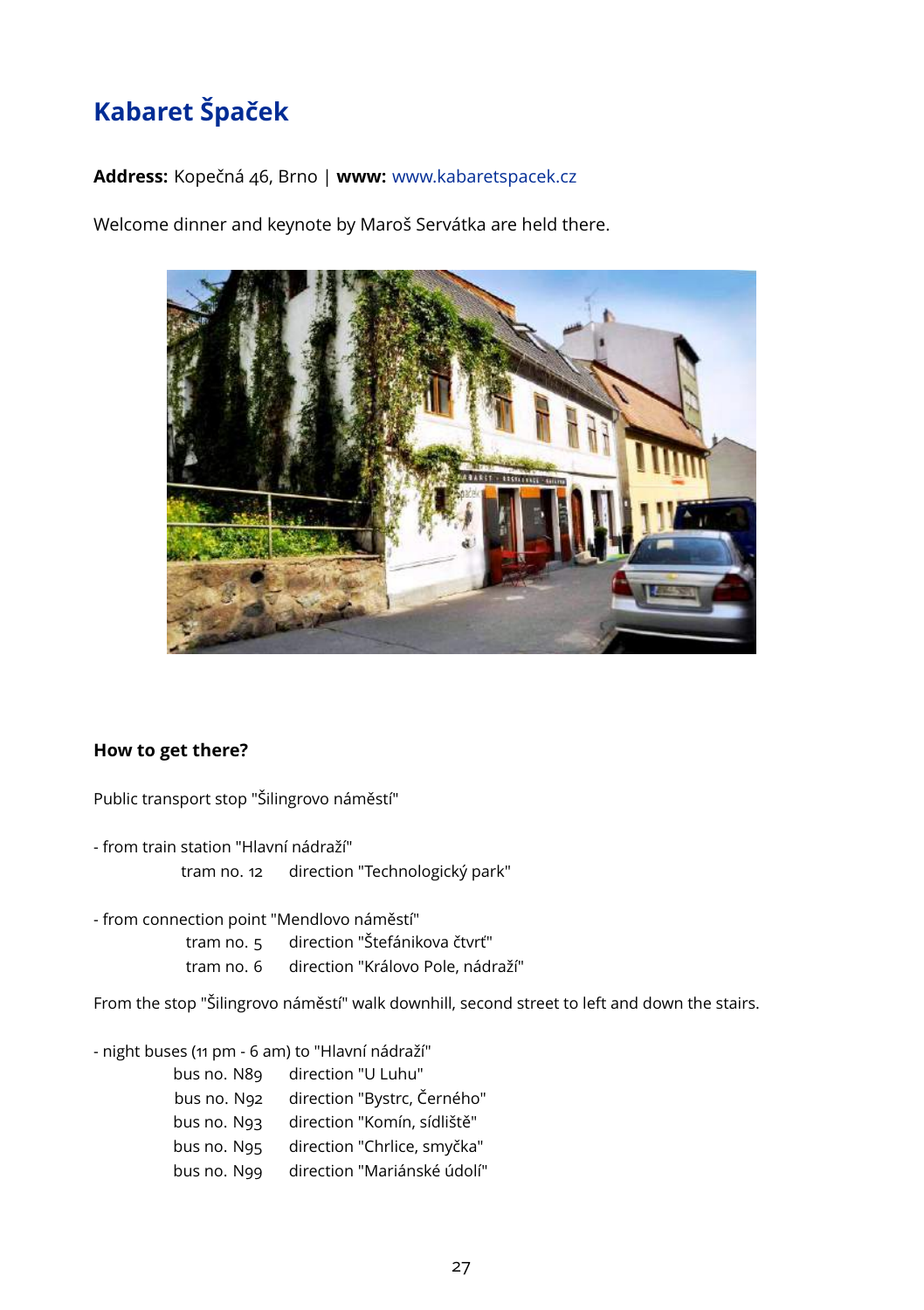## **Restaurant Mitrowski**

**Address:** Veletržní 716/13, Brno | **www:** <www.mitrovski.cz/restaurant/>

Goodbye dinner after the conference day is held there.



#### **How to get there?**

- 15 minutes walk from the faculty or public transport to stop "Výstaviště - hlavní vstup", or "Mendlovo náměstí" from "Lipová"

| tram no. 1         | direction "Řečkovice"        |
|--------------------|------------------------------|
| trolley bus no. 25 | direction "Novolíšeňská"     |
| trolley bus no. 26 | direction "Vozovna Husovice" |
| trolley bus no. 37 | direction "Mendlovo náměstí" |
| bus no. 52         | direction "Mendlovo náměstí" |
|                    |                              |

- night buses (11 pm - 6 am) to "Hlavní nádraží"

| bus no. N97 | direction "Líšeň, hřbitov" |
|-------------|----------------------------|
| bus no. N98 | direction "lírova"         |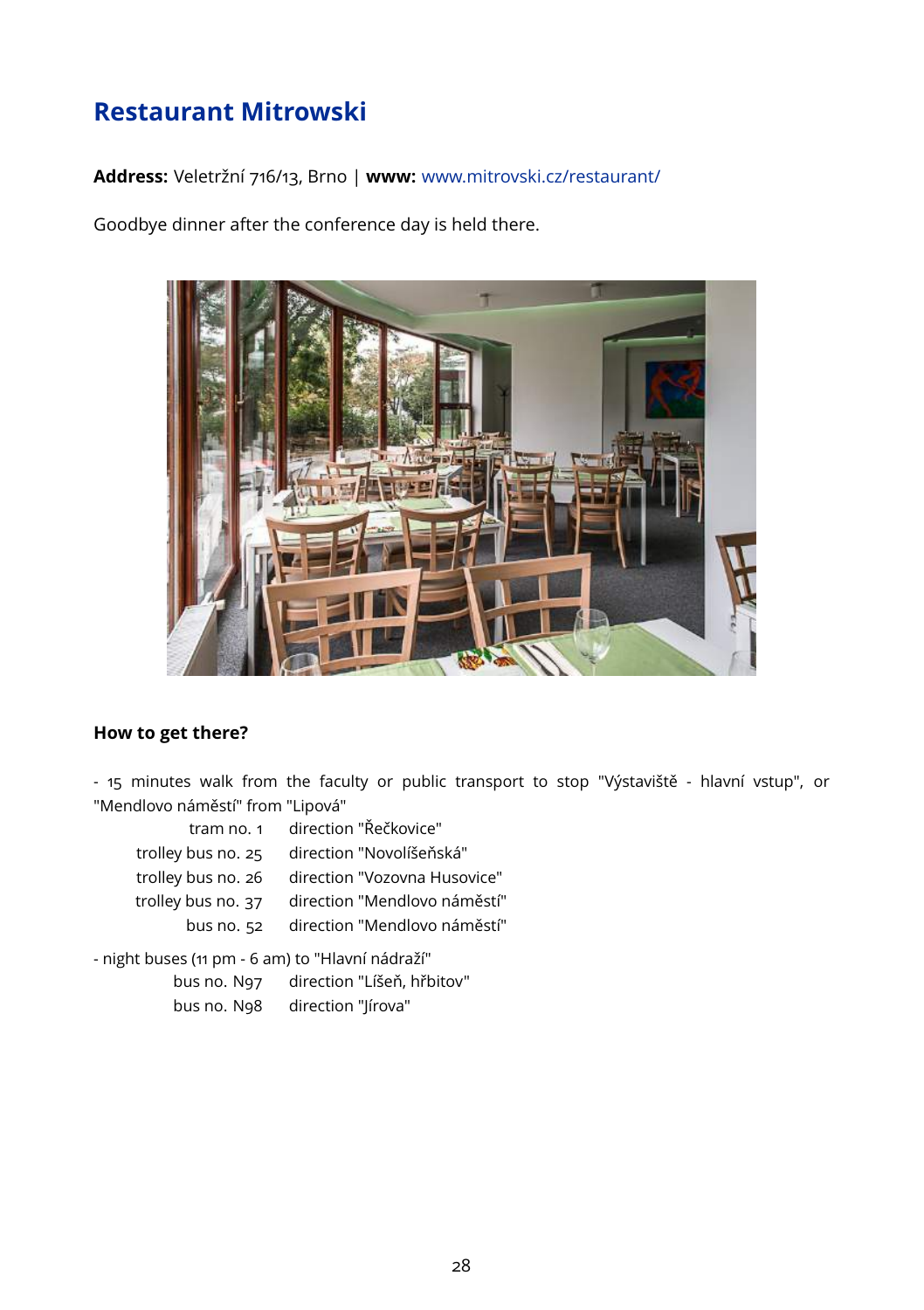## **Masaryk University**

The university was established on 28 January 1919. It was founded as the second Czech university, in large part thanks to the endeavor of Czechoslovak president Tomáš G. Masaryk, whose name it now bears. The funding of Masaryk University was one of the first achievements carried out by the newly independent Czechoslovak state. Masaryk University is comprised of nine faculties, two university institutes, and approximately 200 departments. It is one of the three largest employers in the South Moravian region. Teaching staff accounts for a full 2,000 of the overall total of over 5,000 employees. Over 180,000 graduates completed their studies at MU since the university's founding. Nearly 35,000 students are currently enrolled, including over 7,000 internationals. **www:** <www.muni.cz>

## **Faculty of Economics and Administration**

The Faculty of Economics and Administration was founded in 1990 as the first faculty of Masaryk University established after the Velvet Revolution. The teaching commenced in September 1991. Today, the faculty provides economic education to almost three thousand students not only in Czech but also in English and French. In addition to top-quality education, the faculty focuses on research: excellent scientists dealing with a wide range of expert topics operate in our institutes **www:** <www.econ.muni.cz>

## **Masaryk University Experimental Economics Laboratory**

Masaryk University Experimental Economics Laboratory (MUEEL) was established during autumn 2015 as a result of several years of research activities in an area of experimental economics. In November 2016 MUEEL transformed from a free group of academics of Faculty of Economics and Administration into an established research institute of the faculty. In October 2017 MUEEL opened two state-of-theart laboratories that are one of the most modern facilities in Europe. **www:** <mueel.econ.muni.cz>

> MASARYK UNIVERSITY **EXPERIMENTAL ECONOMICS LABORATORY**

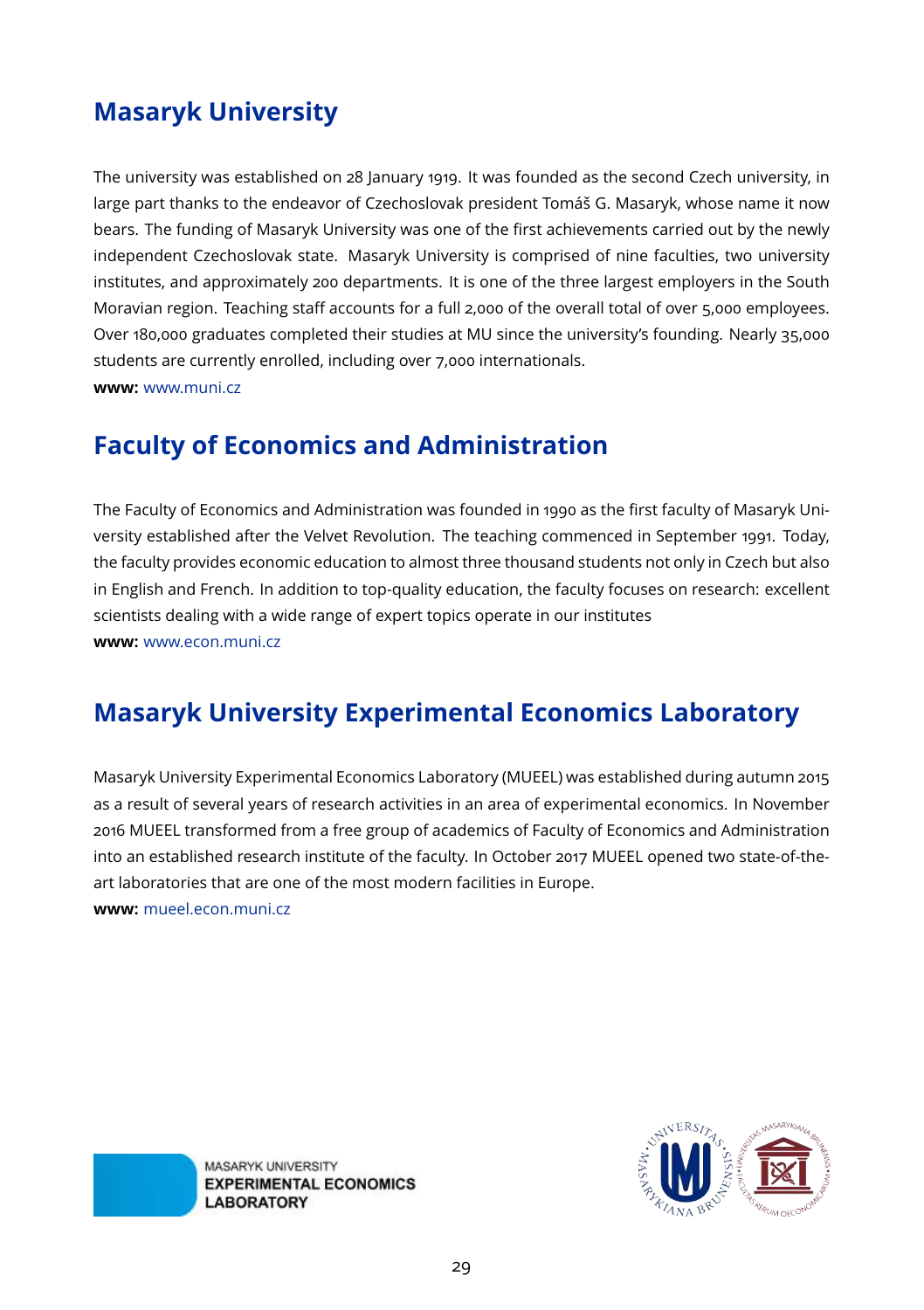

See the latest salary trends for Economists across the world, in both academia and the private sector.

## Key findings include:

- The highest salaries for almost all positions in Economics are in the USA, Switzerland and Canada
- Both in academia and the private sector a "glass ceiling", making it difficult for female economists to get into senior positions, was observed
- When comparing 2017 to 2016, in academia, a positive tendency towards less gender pay gap worldwide was noted for several positions, particularly PhD candidates and full professors
- . In 2017, bachelor's and master's degree holders earned 35% and 27% more, respectively, than last year

## Download your free copy at inomics.com/ISR2018

INOMICS is an online platform for Economists, which provides a stream of career and study opportunities, scientific events, research news and funding, all based on individual preferences and constantly updated.